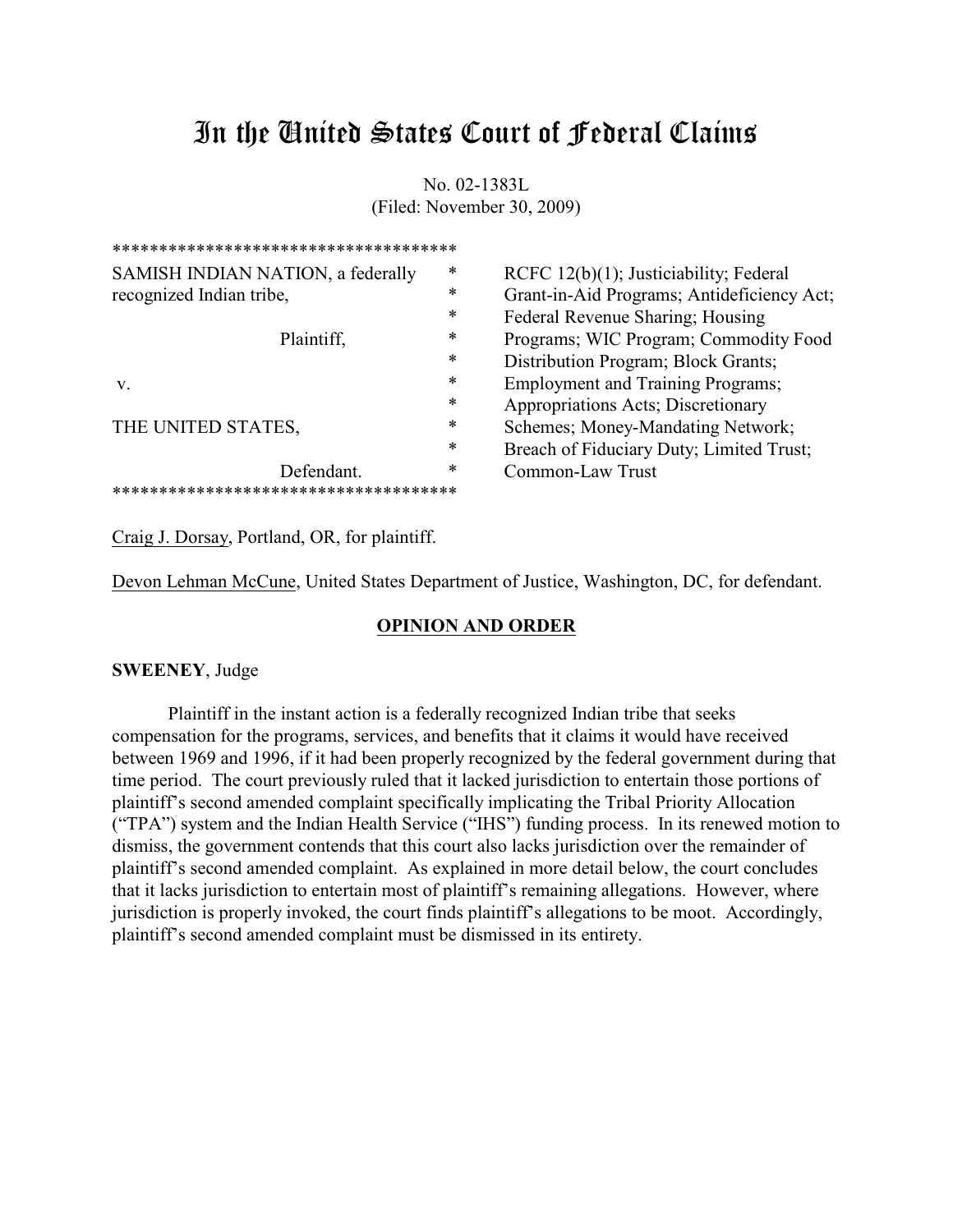#### **I. BACKGROUND**<sup>1</sup>

Plaintiff, the Samish Indian Nation, is a federally recognized Indian tribe that descends from a signatory tribe to the 1855 Treaty of Point Elliott. Second Am. Compl. ("Compl.") ¶¶ 1, 3, 7-8. In 1958, the Indian Claims Commission recognized the modern tribe's right to sue for damages for lands lost under the treaty. Id. ¶ 8. Then, in 1969, the United States Department of the Interior ("Department of the Interior") omitted plaintiff from its list of Indian tribes. Id. 19. Although "the list was not intended to be a list of federally recognized tribes, it was nevertheless used by the United States to identify federally recognized Indian tribes." Id.; see also id. ("There was no lawful authority to create such a list and there was no rational basis for excluding the Samish Indian Nation from the list."). As a result of this omission, plaintiff and its members were "deprived of all of the programs, benefits and services afforded by the United States to all other federally recognized Indian tribes and their members . . . ." Id. Accordingly, beginning in 1972, plaintiff sought to confirm its status as a federally recognized Indian tribe. Id. ¶ 10. After almost thirty years of administrative proceedings and multiple appeals to the federal courts, id. ¶¶ 10-18, plaintiff's status as a federally recognized Indian tribe was conclusively established on October 15, 1996, id. ¶ 15.

In an attempt to recover compensation for all of the benefits it would have received from 1969 to 1996 had the United States properly treated it as a federally recognized Indian tribe, plaintiff filed the instant action on October 11, 2002. As explained in more detail in a prior ruling by the undersigned, the Honorable Edward J. Damich dismissed plaintiff's complaint, holding that the relevant claims ran afoul of the statute of limitations.<sup>2</sup> See Samish III, 82 Fed. Cl. at 56 (citing Samish I, 58 Fed. Cl. at 115). On appeal, the United States Court of Appeals for the Federal Circuit ("Federal Circuit") held that although the United States Court of Federal Claims ("Court of Federal Claims") lacked jurisdiction to consider plaintiff's claims under the Indian Self-Determination and Education Assistance Act and the Snyder Act, the claims alleged by plaintiff based on other statutes were not barred by the statute of limitations.<sup>3</sup> Id. (citing

 $\frac{1}{1}$  Because only a brief factual recitation is necessary for the purposes of this ruling, the court derives the facts in this section solely from plaintiff's second amended complaint. A more detailed fact statement can be found in Samish Indian Nation v. United States, 419 F.3d 1355 (Fed. Cir. 2005) ("Samish II"). The court derives the procedural history from its prior rulings in this case. See Samish Indian Nation v. United States, 85 Fed. Cl. 525 (2009) ("Samish IV"); Samish Indian Nation v. United States, 82 Fed. Cl. 54 (2008) ("Samish III") (citing Samish Indian Nation v. United States, 58 Fed. Cl. 114 (2003) ("Samish I")).

 $\degree$  The case was transferred to the undersigned on November 1, 2007.

<sup>&</sup>lt;sup>3</sup> Specifically, the Federal Circuit held that plaintiff's other claims for past benefits did not accrue until November 1, 1996, when the district court entered its final judgment determining that plaintiff should have been federally recognized between 1969 and 1996. Samish II, 419 F.3d at 1373-74.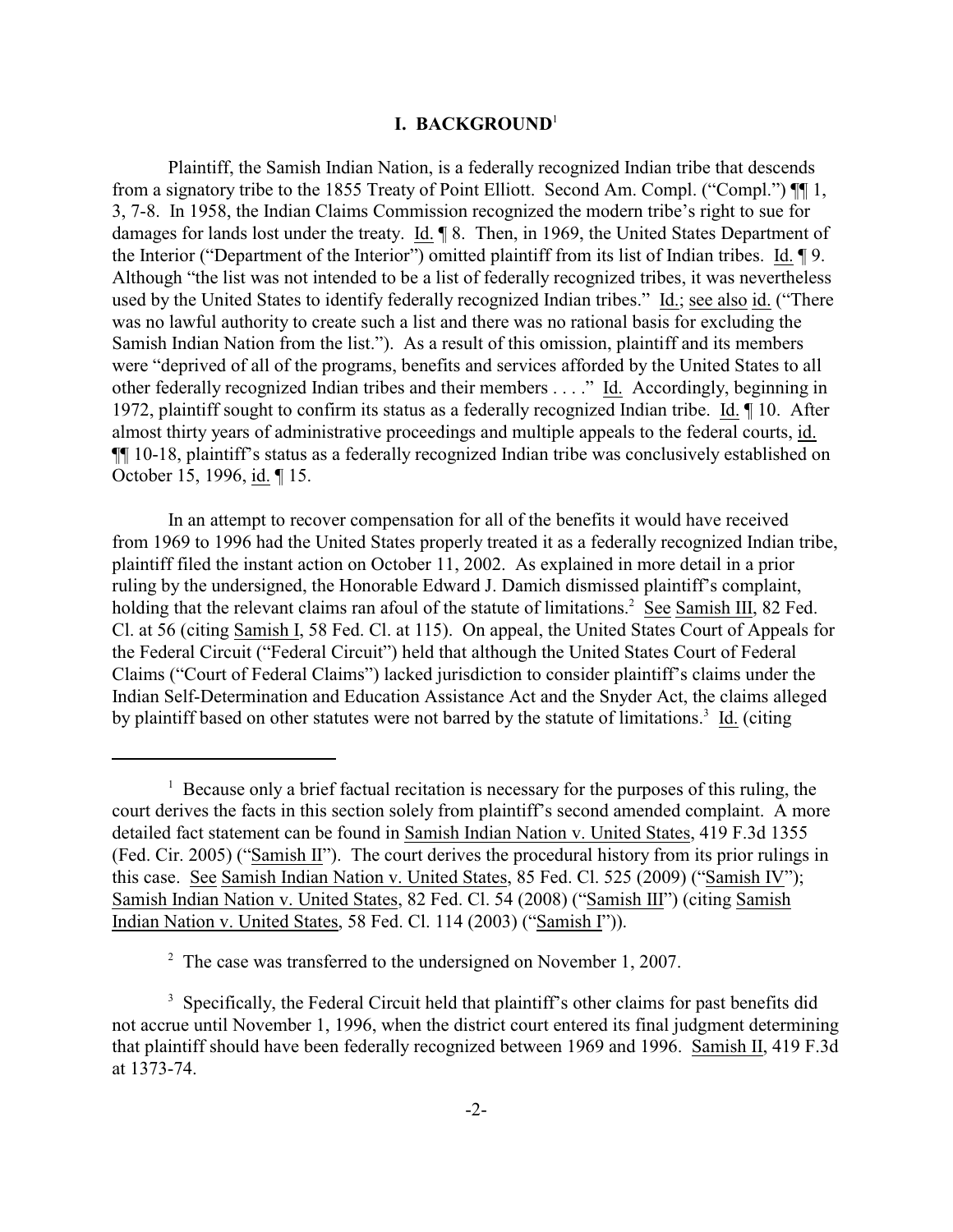Samish II, 419 F.3d at 1357). It thus remanded the case to the Court of Federal Claims to determine whether the other statutes identified by plaintiff that benefitted federally recognized Indian tribes conferred jurisdiction on the court. Id.

After remand, plaintiff filed a second amended complaint in conformance with the Federal Circuit's ruling. Id. In its second amended complaint, plaintiff enumerates the myriad of statutes and regulations that established programs, services, and benefits for federally recognized Indian tribes from 1969 to 1996, and then alleges two claims for relief. Plaintiff's first claim for relief seeks damages for the government's failure to provide it with the identified programs, services, and benefits from 1969 to 1996. Compl. ¶¶ 31-36. Plaintiff contends that the "underlying legal framework" of each program, service, or benefit provides a money-mandating basis for jurisdiction because it "provides clear standards for paying money to recipients, compels payment upon the satisfaction of pre-set conditions, and the amounts that each recipient will receive can be readily determined." Id.  $\P$  32-33. Plaintiff's second claim for relief seeks damages for the government's failure to properly treat it as a federally recognized Indian tribe. Id. ¶¶ 37-44. Plaintiff alleges that all of the cited statutes, taken together, "comprise a network of statutes defining . . . the federal government's trust responsibility" to Indian tribes that provides a money-mandating basis for jurisdiction. Id.  $\P$  41, 43.

After plaintiff filed its second amended complaint, defendant moved to dismiss the complaint for lack of subject matter jurisdiction. Samish III, 82 Fed. Cl. at 56. In response to defendant's motion, plaintiff sought limited discovery, which Judge Damich ultimately allowed. Id. at 56-57. As a result of disputes that arose concerning the permitted discovery, Judge Damich limited the scope of the issues to be decided by defendant's motion to dismiss to those concerning the TPA system and the IHS funding process. Id. at 57. The case was subsequently reassigned to the undersigned, who ultimately ruled on defendant's motion to dismiss, as limited by Judge Damich, in a May 27, 2008 Opinion and Order. See id. at 54-69.

In its opinion, the court began its discussion by observing that the crux of plaintiff's allegations was "that both the TPA system and IHS funding are the product of a network of statutes, regulations, and administrative agency practices, and it is those networks that provide a money-mandating source of jurisdiction in the Court of Federal Claims." Id. at 61. Given plaintiff's allegations, the court reviewed the relevant case law, id. at 61-65, and concluded that a network of statutes and regulations "could create a money-mandating source of jurisdiction in the Court of Federal Claims," but only if the network described "a fiduciary relationship between the government and Indian tribes,"<sup>4</sup> id. at 65-66. The court described the two factors identified in controlling precedent as necessary to establish the existence of a fiduciary relationship that was

 $\frac{4}{1}$  In so concluding, the court rejected plaintiff's contention that it need not show the existence of a fiduciary relationship to establish jurisdiction using the network theory. Samish III, 82 Fed. Cl. at 65-66 (holding that the "discretionary schemes" described in Federal Circuit precedent were limited to "individual statutes or discrete statutory programs," and did not include the networks alleged by plaintiff).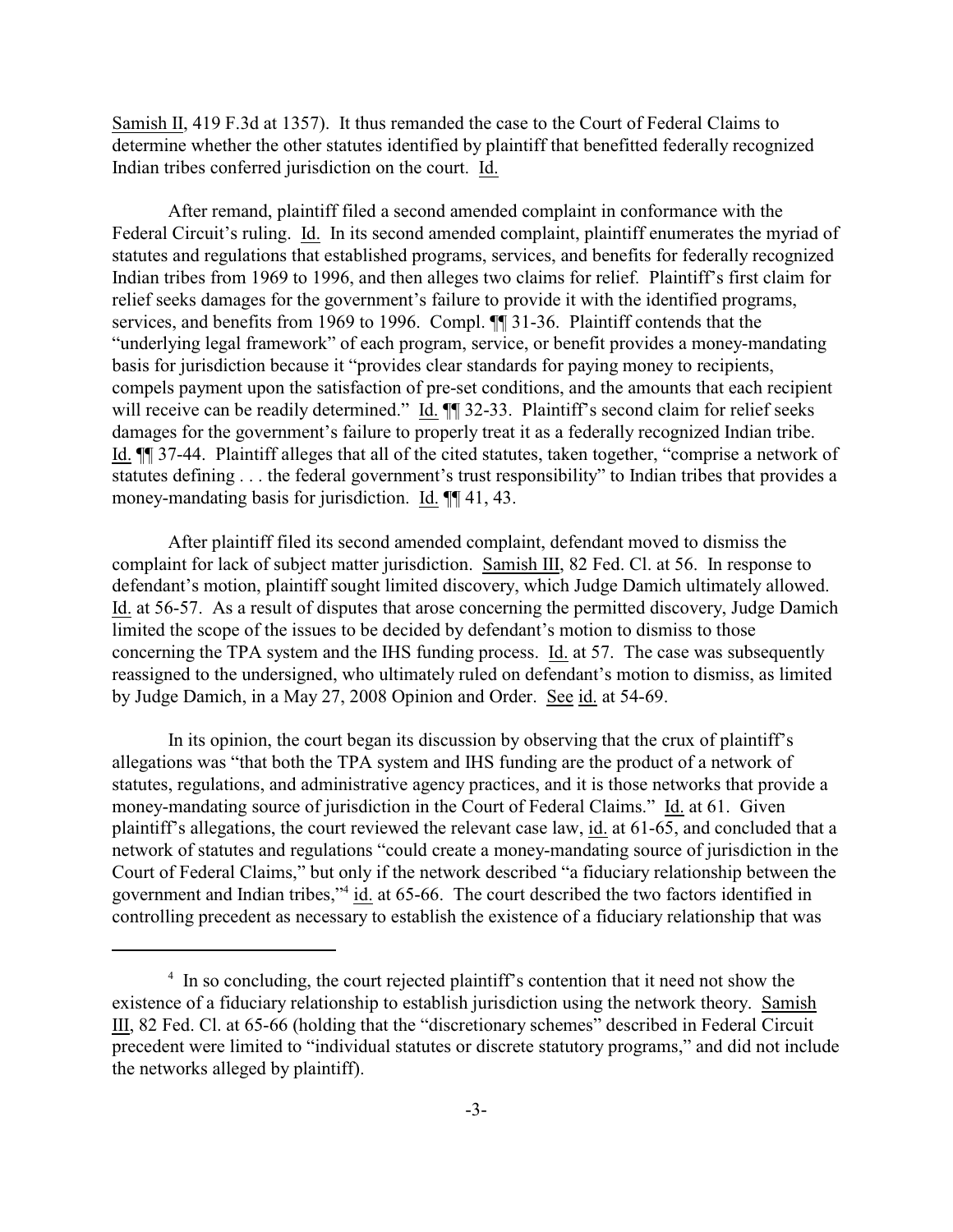defined by a network of statutes and regulations: "(1) express statutory and regulatory language supporting the existence of a fiduciary relationship and (2) such elaborate or comprehensive government control over Indian property as to constitute a common-law trust."<sup>5</sup> Id. at 66 (citations omitted). Upon analyzing the network of statutes and regulations underlying the TPA system and IHS funding process, the court determined that neither factor described in the case law was present in the case sub judice. Id. at 66-69. Specifically, the court held that "[n]either the TPA system nor the IHS funding process contemplates the creation of a fiduciary relationship where the United States is directed to control and administer specific trust property for plaintiff," id. at 68, and that because "the funding appropriated by Congress for the benefit of the Indian people via the TPA system and IHS funding process is not trust property . . . , plaintiff has failed to prove the existence of a common-law trust," id. at 68-69. Accordingly, the court dismissed "plaintiff's first claim for relief with respect to the TPA system and the IHS funding process" for lack of jurisdiction. Id. at 69.

Subsequently, plaintiff moved, pursuant to Rule 54(b) of the Rules of the United States Court of Federal Claims ("RCFC"), for the entry of judgment on the court's ruling. Samish IV, 85 Fed. Cl. at 525-26. The court denied plaintiff's motion, holding that plaintiff's TPA system and IHS funding process allegations were not individual, cognizable claims for the purposes of entry of judgment. Id. at 526, 530. Then, in concluding that there was a just reason for delaying entry of judgment, the court outlined the three ways in which plaintiff could demonstrate the money-mandating nature of the remaining programs, services, and benefits: if "(1) the program, service, or benefit is the product of a network of statutes and regulations; (2) the program, service, or benefit is a qualifying discretionary scheme; or (3) one of the statutes or regulations that comprise the program, service, or benefit is individually money-mandating." Id. at 531 (citations omitted).

Thereafter, the court directed defendant to file a renewed motion to dismiss that addressed (1) "whether, as averred in plaintiff's first claim for relief, the 'underlying legal framework' of each program, service, or benefit identified in the complaint (with the exception of the Tribal Priority Allocation system and the Indian Health Service funding process) provides a money-mandating basis for jurisdiction" and (2) "whether, as averred in plaintiff's second claim for relief, all of [the] statutes cited by plaintiff, taken together, 'comprise a network of statutes defining . . . the federal government's trust responsibility' to Indian tribes that provides a

 $\frac{1}{2}$ . The three referenced decisions were, at that time, the only decisions in which a reviewing court had found the existence of a fiduciary relationship that was defined by a network of statutes and regulations, and included: United States v. White Mountain Apache Tribe, 537 U.S. 465 (2003); United States v. Mitchell, 463 U.S. 206 (1983) ("Mitchell II"); and Navajo Nation v. United States, 501 F.3d 1327 (Fed. Cir. 2007). The United States Supreme Court ("Supreme Court") subsequently reversed the Federal Circuit's decision in United States v. Navajo Nation, 129 S. Ct. 1547 (2009).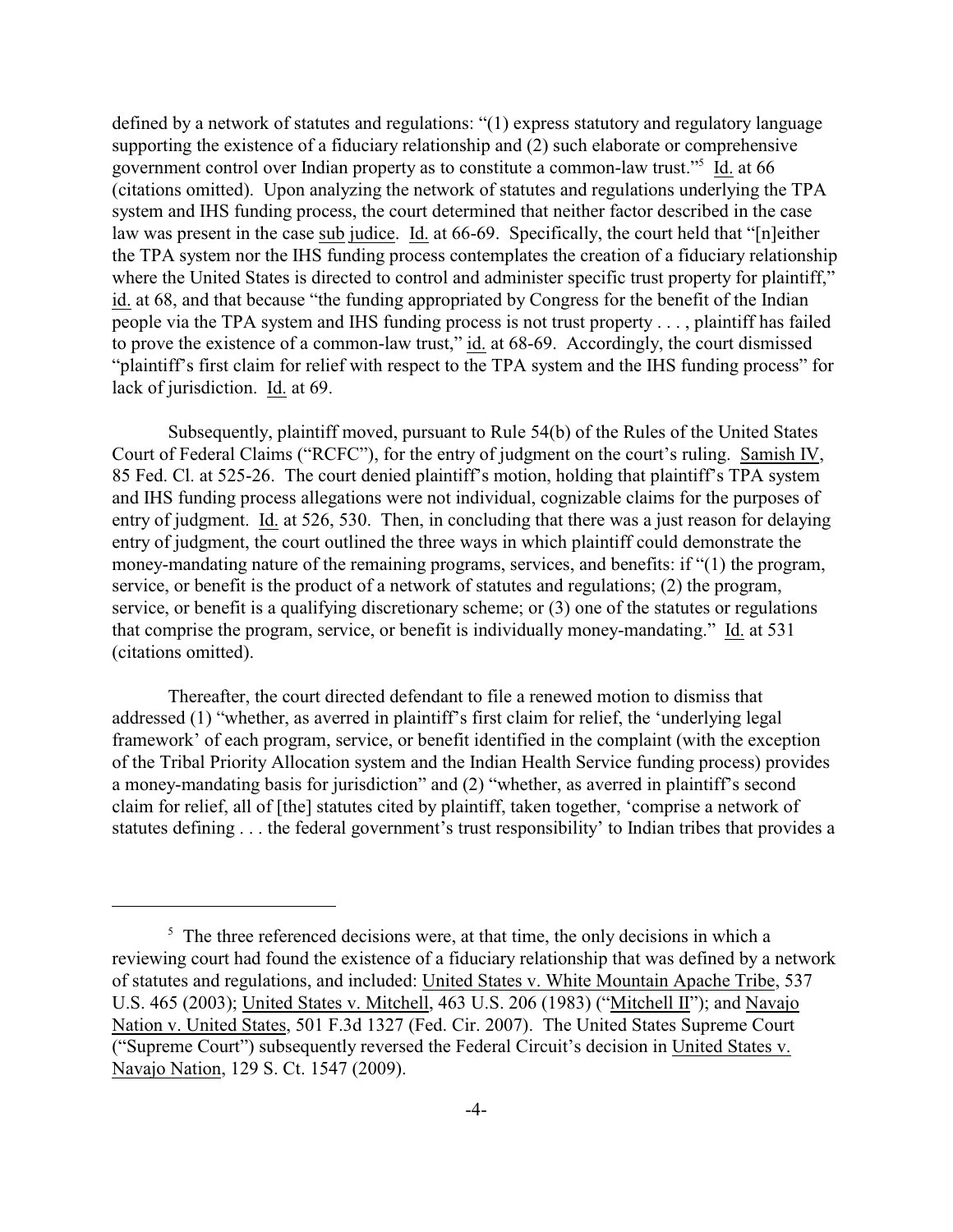money-mandating basis for jurisdiction." Order 1-2, Mar. 5, 2009. Briefing has now concluded on the instant motion. The court deems oral argument unnecessary.

#### **II. LEGAL STANDARDS**

## **A. Motion to Dismiss**

In ruling on a motion to dismiss pursuant to  $RCFC12(b)(1)$ , the court assumes that the allegations in the complaint are true and construes those allegations in plaintiff's favor. Henke v. United States, 60 F.3d 795, 797 (Fed. Cir. 1995). However, plaintiff bears the burden of proving, by a preponderance of the evidence, that the court possesses subject matter jurisdiction. McNutt v. Gen. Motors Acceptance Corp., 298 U.S. 178, 189 (1936); Reynolds v. Army & Air Force Exch. Serv., 846 F.2d 746, 748 (Fed. Cir. 1988). The court may look to evidence outside of the pleadings to determine the existence of subject matter jurisdiction. Land v. Dollar, 330 U.S. 731, 735 & n.4 (1974); Reynolds, 846 F.2d at 747. If the court concludes that it lacks subject matter jurisdiction over a claim, RCFC 12(h)(3) requires the court to dismiss that claim.

#### **B. Subject Matter Jurisdiction**

Whether the court has jurisdiction to decide the merits of a case is a threshold matter. See Steel Co. v. Citizens for a Better Env't, 523 U.S. 83, 94-95 (1998). "Without jurisdiction the court cannot proceed at all in any cause. Jurisdiction is power to declare the law, and when it ceases to exist, the only function remaining to the court is that of announcing the fact and dismissing the cause." Ex parte McCardle, 74 U.S. (7 Wall.) 506, 514 (1868). The parties or the court sua sponte may challenge the court's subject matter jurisdiction at any time. Arbaugh v. Y & H Corp., 546 U.S. 500, 506 (2006).

The ability of the Court of Federal Claims to entertain suits against the United States is limited. "The United States, as sovereign, is immune from suit save as it consents to be sued." United States v. Sherwood, 312 U.S. 584, 586 (1941). The waiver of immunity "cannot be implied but must be unequivocally expressed." United States v. King, 395 U.S. 1, 4 (1969).

Plaintiff asserts jurisdiction under both 28 U.S.C. § 1491 ("Tucker Act") and 28 U.S.C. § 1505 ("Indian Tucker Act"). The Tucker Act, the principal statute governing the jurisdiction of this court, waives sovereign immunity for claims against the United States that are founded upon the Constitution, a federal statute or regulation, or an express or implied contract with the United States. 28 U.S.C. § 1491(a)(1) (2006). The Indian Tucker Act waives sovereign immunity for claims brought by "any tribe, band, or other identifiable group of American Indians" against the United States that are founded upon "the Constitution, laws or treaties of the United States, or Executive orders of the President," as well as claims that "otherwise would be cognizable in the

 $\delta$  In the same order, the court denied the remaining portions of defendant's then-pending motion to dismiss.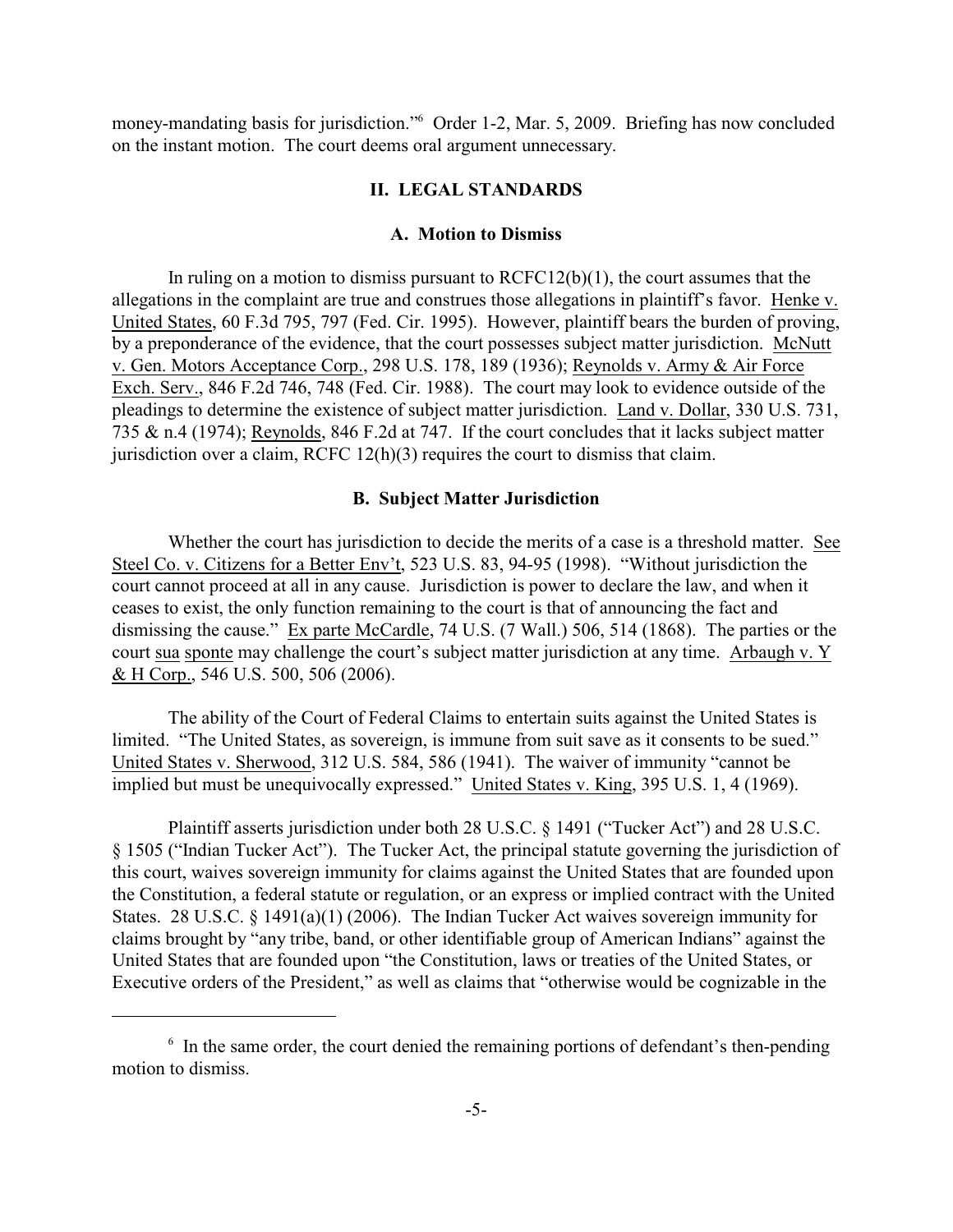Court of Federal Claims if the claimant were not an Indian tribe, band or group." Id. § 1505. However, both the Tucker Act and the Indian Tucker Act are merely jurisdictional statutes, and do not create "a substantive right enforceable against the Government by a claim for money damages." United States v. Navajo Nation, 537 U.S. 488, 503, 506 (2003); White Mountain Apache Tribe, 537 U.S. at 472.

Instead, the substantive right must appear in another source of law, Mitchell II, 463 U.S. at 216, that, in general, "'can fairly be interpreted as mandating compensation by the Federal Government for the damages sustained,'" United States v. Testan, 424 U.S. 392, 400 (1976) (quoting Eastport S.S. Corp. v. United States, 372 F.2d 1002, 1009 (Ct. Cl. 1967)). To make such a showing, a plaintiff must only demonstrate that the substantive source of law is "reasonably amenable to the reading that it mandates a right of recovery in damages." White Mountain Apache Tribe, 537 U.S. at 473. "While the premise to a Tucker Act claim will not be 'lightly inferred,' a fair inference will do." Id. (citation omitted).

As a general rule, "[a] statute is not money-mandating when it gives the government complete discretion over the decision whether or not to pay an individual or group." Doe v. United States, 463 F.3d 1314, 1324 (Fed. Cir. 2006). "There is a presumption that the use of the word 'may' in a statute creates discretion" that "may be rebutted by 'the intent of Congress and other inferences'" that may be drawn "'from the structure and purpose of the statute at hand.'" Id. (quoting McBryde v. United States, 299 F.3d 1357, 1362 (Fed. Cir. 2002)). Thus, jurisdiction in the Court of Federal Claims may derive from "[c]ertain discretionary schemes," including those "statutes (1) that provide 'clear standards for paying' money to recipients; (2) that state the 'precise amounts' that must be paid; or (3) as interpreted, compel payment on satisfaction of certain conditions." Samish II, 419 F.3d at 1364 (citation omitted).

Jurisdiction can also be based upon a network of statutes and regulations that describes a fiduciary relationship between the government and Indian tribes.<sup>7</sup> Mitchell II, 463 U.S. at 226. However, there must be more than a "limited" or "bare" trust relationship. Id. at 224; Navajo Nation, 537 U.S. at 508; White Mountain Apache Tribe, 537 U.S. at 474; Mitchell v. United States, 445 U.S. 535, 542 (1980) ("Mitchell I"); see also Navajo Nation, 537 U.S. at 506 (noting that the "'general trust relationship between the United States and the Indian people' . . . alone is insufficient to support jurisdiction under the Indian Tucker Act" (quoting Mitchell II, 463 U.S. at 225 (citation omitted))). Rather, "the analysis must train on specific rights-creating or duty-imposing statutory or regulatory prescriptions." Navajo Nation, 537 U.S. at 506. Thus, the elements of a qualifying fiduciary relationship are: (1) express statutory and regulatory language supporting the existence of a fiduciary relationship, see White Mountain Apache Tribe, 537 U.S. at 474-75; Mitchell II, 445 U.S. at 224-25, and (2) such elaborate or comprehensive government

 $\alpha$  A more detailed discussion of the genesis and application of the theory that a network of statutes, regulations, and other sources of law can supply a money-mandating source of jurisdiction can be found in Samish III, 82 Fed. Cl. at 61-65.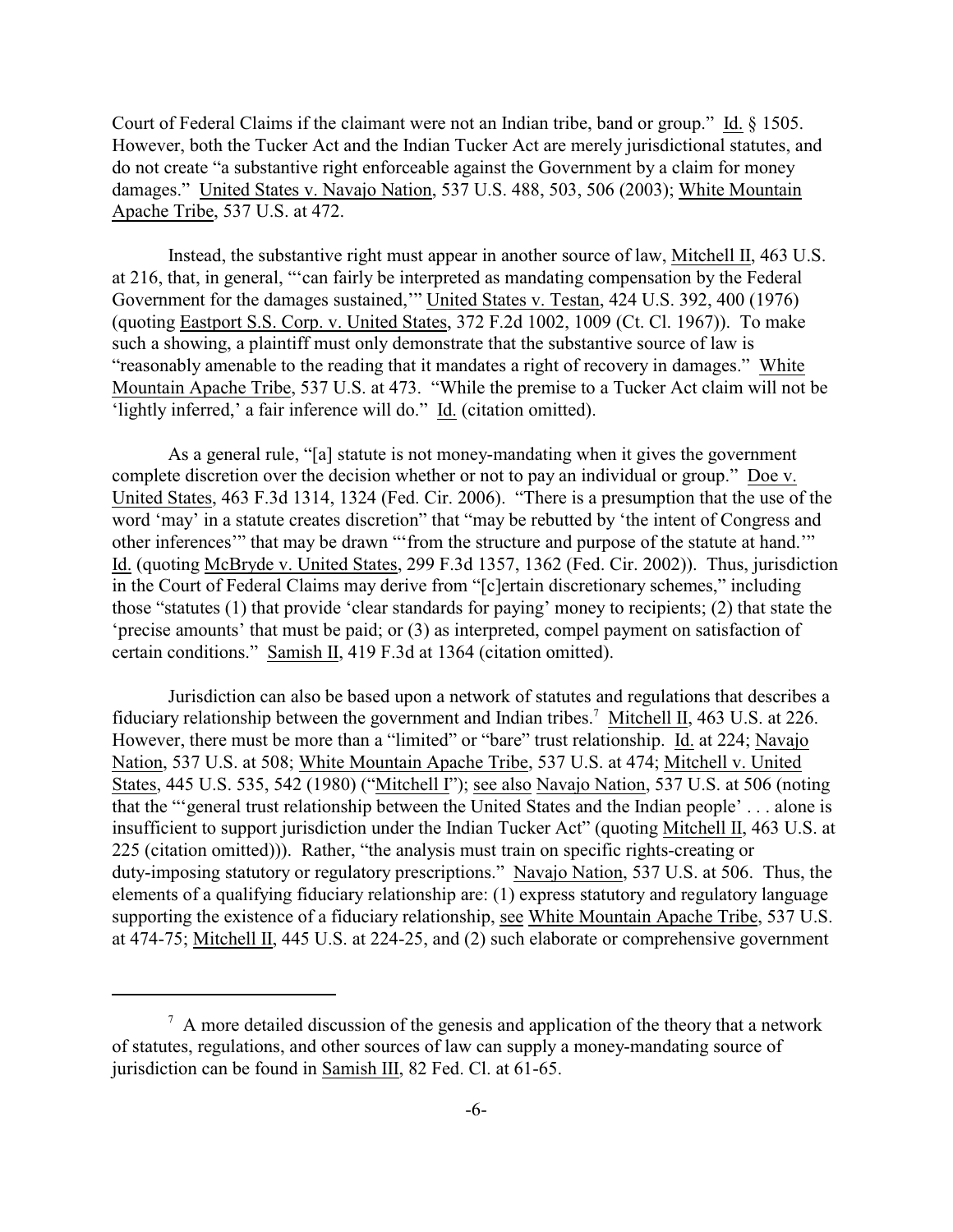control over Indian property as to constitute a common-law trust, see White Mountain Apache Tribe, 537 U.S. at 474-76 & n.3; Mitchell II, 445 U.S. at 225.

## **III. PLAINTIFF'S FIRST CLAIM FOR RELIEF**

As noted above, plaintiff seeks compensation for the programs, services, and benefits it would have received between 1969 and 1996, if it had been treated as a federally recognized Indian tribe during that time period. Plaintiff contends that because Congress provided funding for these programs, services, and benefits "with the clear intent that they benefit every federally recognized tribe, it is fair to reason that Congress intended a damages remedy to be available where a federal agency denied one tribe the benefits of such funding by its arbitrary and wrongful refusal to recognize that tribe." Samish Indian Nation's Opp'n United States' Renewed Mot. Dismiss ("Opp'n") 2. In particular, plaintiff argues that the statutes and regulations underlying each program, service, and benefit expressly mandate the payment of money damages or, alternatively, that the "underlying legal framework" of each program, service, and benefit constitutes a discretionary scheme mandating the payment of money damages. The court begins its analysis with a discussion of whether the type of programs, services, and benefits identified by plaintiff can, in general, constitute a money-mandating source of jurisdiction. It then specifically addresses each of the programs, services, and benefits identified by plaintiff.

### **A. Federal Grant-In-Aid Programs**

Broadly speaking, a federal grant is "financial assistance authorized by federal law to support autonomous programs of states or local governments or groups, which the federal government does not dictate but does wish to encourage." Paul G. Dembling & Malcolm S. Mason, Essentials of Grant Law Practice § 2.02 (1991). Grants are characterized by "a maximum of autonomy in the program essentials, coupled with a necessary minimum of fiscal control to assure integrity." Id.; see also Dixson v. United States, 465 U.S. 482, 508 (1984) (O'Connor, J., dissenting) (noting that the "main defining characteristic" of federal grant programs is that the recipient of the grant has autonomy, i.e., "considerable discretion to design and execute the federally assisted programs without federal intrusion"). Grants may be distinguished by their mandatory or discretionary nature. Mandatory or entitlement grants are those "in which the recipient, which is typically a state, has a right to receive the grant, if it meets the qualifying conditions." Dembling & Mason, supra, at  $\S 2.04(a)$ . Discretionary or project grants "are those in which the recipient applies for assistance, and a discretionary choice is made by a federal agency among the applicants." Id. § 2.04(b). Thus, federal agencies have the discretion to refuse the grant, to condition the grant, and to determine the amount of the grant. Id. Grants may also be distinguished by their purpose. Id. Categorical grants "are those that are made for a narrowly defined purpose" and block grants "are those that are made for broadly defined purposes . . . . . .  $\frac{1}{3}$  Id. § 2.04(c). Generally speaking, revenue sharing programs, loans, and

<sup>&</sup>lt;sup>8</sup> In fact, block grants are a form of federal aid provided to state and local governments as a substitute for the more numerous and more specific categorical programs. U.S. Gen.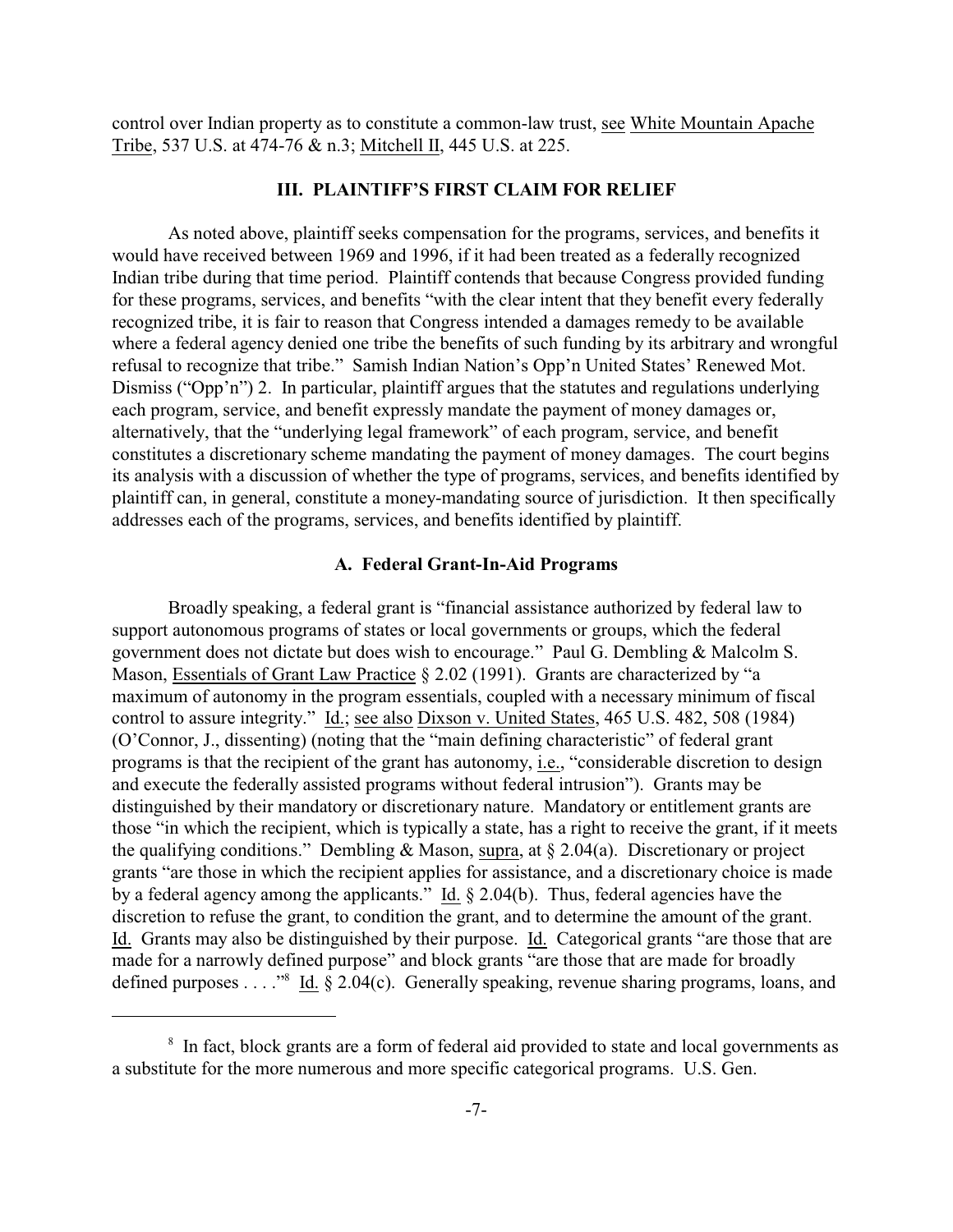subsidies are not considered to be grants. Id. § 2.05; see also Goolsby v. Blumenthal, 581 F.2d 455, 465 (5th Cir. 1978) (Thornberry, J., dissenting) (distinguishing between block grants and revenue sharing), aff'd, 590 F.2d 1369 (5th Cir. 1979) (en banc); Ely v. Velde, 497 F.2d 252, 256 (4th Cir. 1974) ("A block grant is not the same as unencumbered revenue sharing, for the grant comes with strings attached."); S. Rep. No. 92-1050, pt. 1 (1972) ("[O]ne of the principal virtues of revenue sharing is the fact that this program is different from the categorical grant programs."). But see Malone v. United States, 34 Fed. Cl. 257, 258 (1995) (asserting that subsidies provided to landowners under section 8 of the Housing Act of 1973 constituted a grantin-aid program). Accordingly, based upon these definitions, and as apparent from the descriptions provided below, most of the programs, services, and benefits identified by plaintiff are federal grants.<sup>9</sup>

Thus, the question arises whether the statutes creating federal grant programs are moneymandating, so as to permit the Court of Federal Claims' exercise of jurisdiction. The Supreme Court addressed this issue in Bowen v. Massachusetts, 487 U.S. 879 (1988). The overarching issue in Bowen was whether a federal district court had jurisdiction under the Administrative Procedure Act to review the final order of the Secretary of the United States Department of Health and Human Services ("Secretary of HHS") "refusing to reimburse a State for a category of expenditures under its Medicaid program," a federal grant-in-aid program. Id. at 882 & n.1. The Secretary of HHS argued that the United States Claims Court ("Claims Court")–now the Court of Federal Claims–"had exclusive jurisdiction over the State's claim." Id. at 890.

In discussing this court's jurisdiction under the Tucker Act, the Supreme Court noted that although there are "many statutory actions over which the Claims Court has jurisdiction to enforce a statutory mandate for the payment of money," such statutes all "provide compensation for specific instances of past injuries or labors; suits brought under these statutes do not require the type of injunctive and declaratory powers that the district courts can bring to bear in suits under the Medicaid Act." Id. at 900 n.31; see also id. at 904 n.39 (concluding that Tucker Act jurisdiction was proper to "remedy particular categories of past injuries and labors," while Administrative Procedure Act jurisdiction was proper when "[m]anaging the relationships between States and the Federal Government that occur over time and that involve constantly shifting balance sheets"), 905 n.42 (reiterating that statutes found to mandate the payment of money damages under the Tucker Act typically "attempt to compensate a particular class of persons for past injuries or labors"). In contrast, "the statutory mandate of a federal grant-in-aid

Accounting Office, GAO/HEHS-95-74, Block Grants: Characteristics, Experience, and Lessons Learned 1 (1995) ("GAO Block Grant Report"). Governmental entities that receive such grants "are given greater flexibility to use funds based on their own priorities and to design programs and allocate resources as they determine to be appropriate." Id. at 21.

<sup>&</sup>lt;sup>9</sup> The exceptions are the Federal Revenue Sharing program, those programs created by the United States Housing Act of 1937 ("Housing Act") to provide loans and subsidies, and the Commodity Food Distribution Program, which provides surplus food to low-income individuals.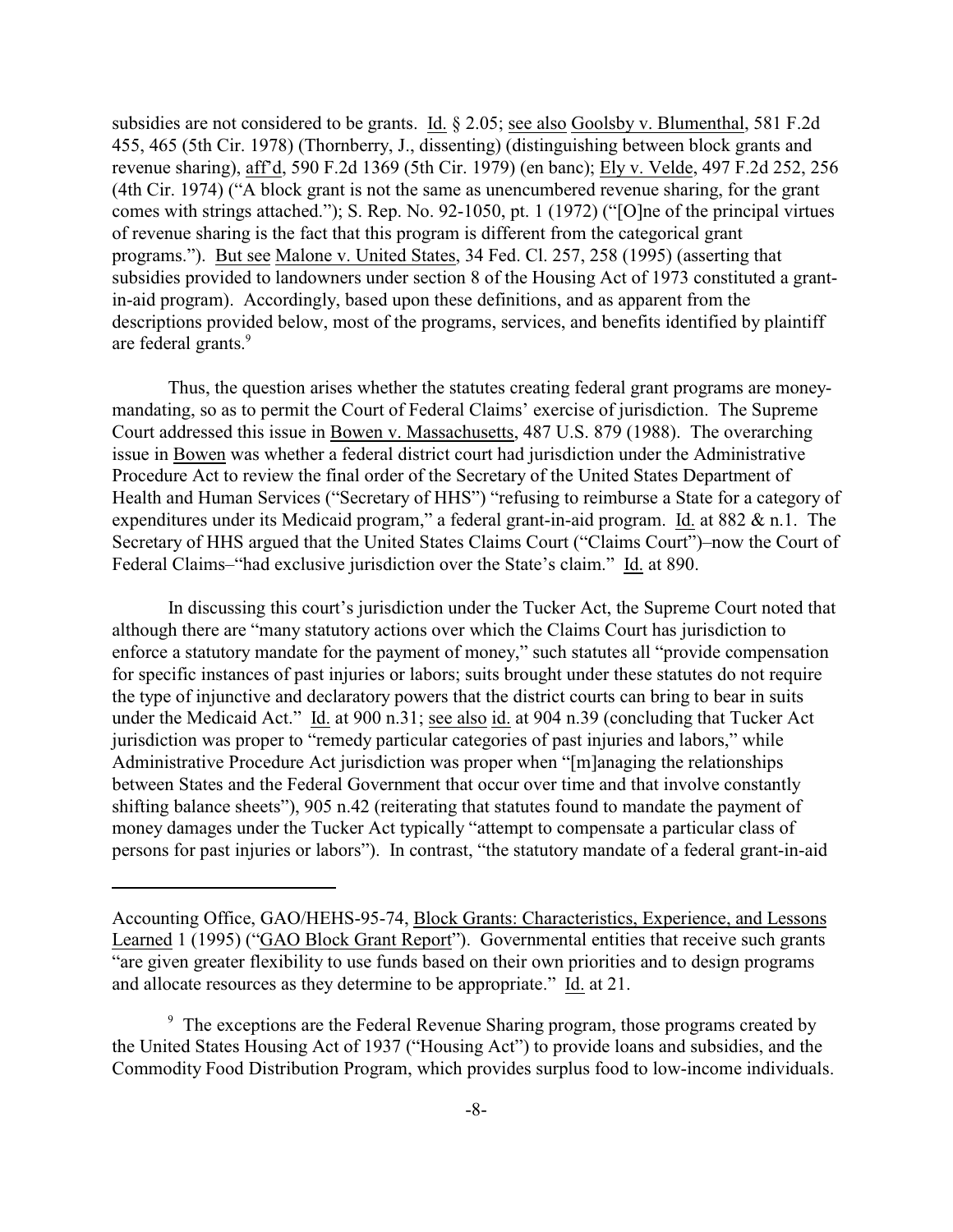program directs the Secretary to pay money to the State, not as compensation for a past wrong, but to subsidize future state expenditures." Id. at 905 n.42. Thus, the Supreme Court concluded that the state's suit was "not a suit seeking money in compensation for the damage sustained by the failure of the Federal Government to pay as mandated; rather, it [was] a suit seeking to enforce the statutory mandate itself, which happens to be one for the payment of money." Id. at 900; accord Suburban Mortgage Assocs. v. U.S. Dep't of Hous. & Urban Dev., 480 F.3d 1116, 1125 (Fed. Cir. 2007) (citing the distinction with approval); Nat'l Ctr. for Mfg. Scis. v. United States, 114 F.3d 196, 200 (Fed. Cir. 1997) (same); Malone, 34 Fed. Cl. at 262-63 (same).

Plaintiff contends that the precedent cited above is inapplicable to its first claim for relief because the decisions concerned the "'jurisdictional boundary between the Tucker Act and the Administrative Procedure Act," and did not turn "on the type of federal funds at issue . . . ." Opp'n 33 (quoting Suburban Mortgage Assocs., 480 F.3d at 1117). It further asserts that those decisions concerned "whether the primary relief sought by the plaintiff is to correct the future application of agency policy, secure specific performance, or obtain other prospective relief," and that here, it seeks no prospective relief, only money damages. Id. While plaintiff is correct that the aforementioned decisions turned on the actual nature of the relief sought, it overlooks the Supreme Court's unambiguous statement in Bowen that "the statutory mandate of a federal grant-in-aid program directs the Secretary to pay money to the State, not as compensation for a past wrong, but to subsidize future state expenditures." 487 U.S. at 905 n.42 (emphasis added). In other words, statutes creating federal grant-in-aid programs are not designed to provide for a damages remedy. Thus, plaintiff's attempt to use the underlying statutes and regulations to obtain money damages for the government's failure to provide the specified programs, services, and benefits must fail.<sup>10</sup> Jurisdiction for plaintiff's first claim for relief must arise from a source

 $10$  Moreover, to the extent that this court possesses jurisdiction to provide a monetary remedy when grant funds are not properly disbursed by the federal government, its ability to do so is limited by operation of the Antideficiency Act. The Antideficiency Act provides, in relevant part, that "[a]n officer or employee of the United States Government . . . may not . . . make or authorize an expenditure or obligation exceeding an amount available in an appropriation or fund for the expenditure or obligation[.]" 31 U.S.C. § 1341(a)(1)(A) (2006). Thus, "[f]unds appropriated for an agency's use can become unavailable in three circumstances: if the appropriation lapses; if the funds have already been awarded to other recipients; or if Congress rescinds the appropriation." City of Houston, Tex. v. Dep't of Hous. & Urban Dev., 24 F.3d 1421, 1426 (D.C. Cir. 1994); accord Star-Glo Assocs. v. United States, 414 F.3d 1349, 1354 (Fed. Cir. 2005) (noting that if a statute imposes a cap on expenditures for a particular purpose, "payments in excess of the cap would violate the Anti-deficiency Act"). The only situation in which a court may award funds after an appropriation lapses is when the lawsuit was instituted prior to the lapse date. City of Houston, Tex., 24 F.3d at 1426; accord Star-Glo Assocs. v. United States, 59 Fed. Cl. 724, 734-35 (2004), aff'd, 414 F.3d at 1349. Here, plaintiff has not alleged that (1) the appropriations for any of the grant programs have not lapsed since November 1, 1996, the last date for which plaintiff seeks unawarded grant funds; (2) the appropriations for any of the grant programs had not lapsed on the date it filed suit; or (3) the grant program funds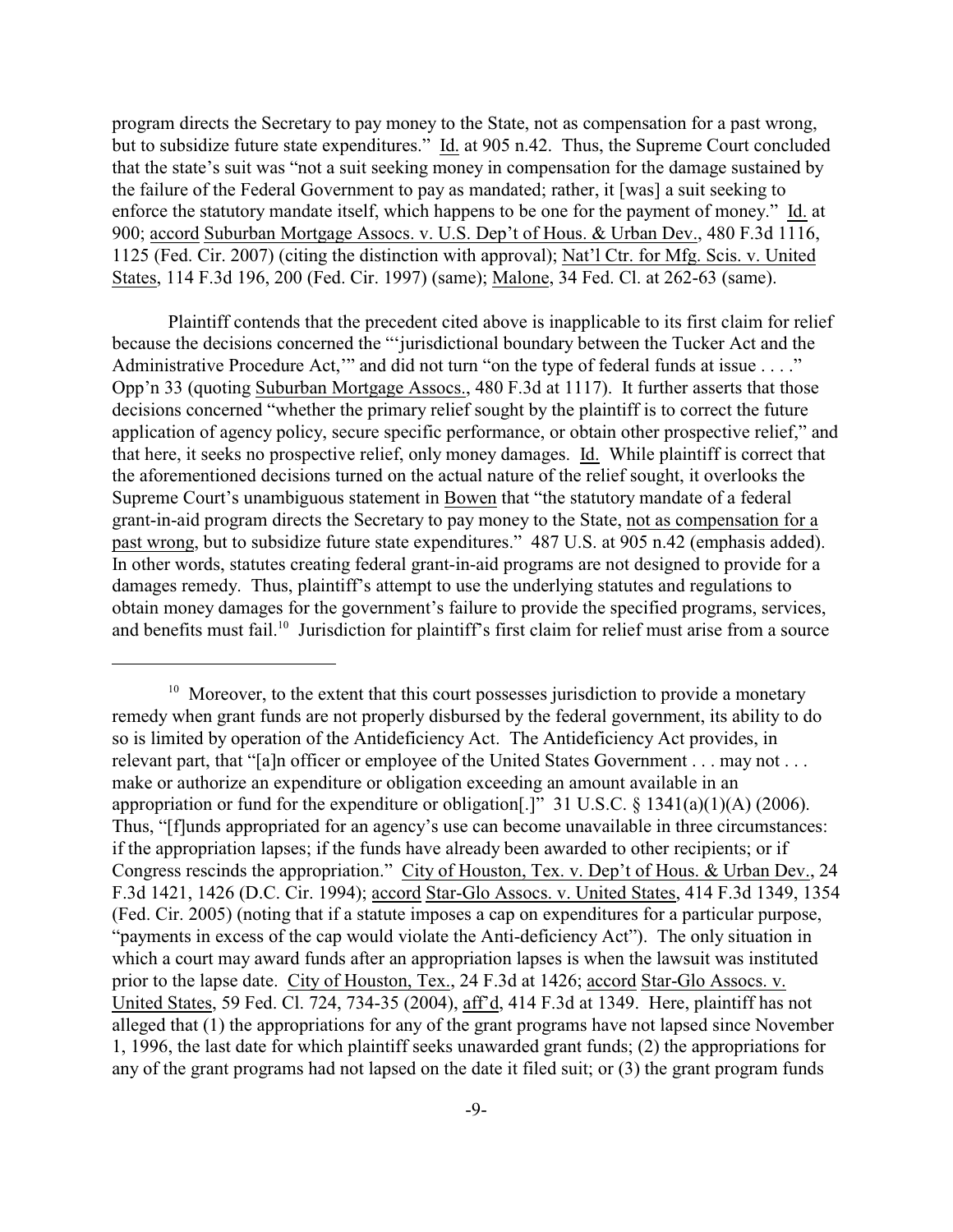of law distinct from grant-creating statutes and regulations. Because plaintiff has not relied upon any other substantive sources of law, dismissal of plaintiff's grant program allegations is warranted.

Although the court's conclusion disposes of nearly all of plaintiff's allegations in its first claim for relief, for the benefit of the parties, the court will individually address all of the programs, services, and benefits identified by plaintiff, regardless of whether they constitute federal grants-in-aid. The court groups the programs, services, and benefits into five categories: (1) federal revenue sharing; (2) housing programs; (3) food and nutrition programs; (4) block grants for community services, health services, and home energy assistance; and (5) employment and training programs. The court discusses each category in turn.

## **B. Federal Revenue Sharing**

Plaintiff first asserts that it was entitled to receive funds via the Federal Revenue Sharing program.<sup>11</sup> Congress created the Federal Revenue Sharing program in 1972 to provide fiscal assistance to state and local governments. See State and Local Fiscal Assistance Act of 1972, 86 Stat. at 919. The assistance was characterized as an entitlement. See, e.g., id. § 102, 86 Stat. at 919 ("[T]he Secretary [of the United States Department of the Treasury] shall, for each entitlement period, pay out . . . to . . . each State government . . . and . . . each unit of local government a total amount equal to the entitlement of such unit."), § 107(a), 86 Stat. at 922 ("The State government shall be entitled to receive one-third of the amount allocated to that State for each entitlement period. The remaining portion of each State's allocation shall be allocated

had not all been awarded to other recipients. Accordingly, the operation of the Antideficiency Act would moot plaintiff's grant program allegations. See City of Houston, Tex., 24 F.3d at 1426-27 (affirming the district court's grant of summary judgment on mootness grounds).

 $11$  Plaintiff cites the following three statutes in its second amended complaint: State and Local Fiscal Assistance Act of 1972, Pub. L. No. 92-512, 86 Stat. 919 (appropriating funds for the period of January 1, 1972, through December 31, 1976), amended by State and Local Fiscal Assistance Amendments of 1976, Pub. L. No. 94-488, 90 Stat. 2341 (appropriating funds for the period of January 1, 1977, through September 30, 1980), and State and Local Fiscal Assistance Act Amendments of 1980, Pub. L. No. 96-604, 94 Stat. 3516 (appropriating funds for the period of October 1, 1980, through September 30, 1983). The Federal Revenue Sharing program authorized by the State and Local Fiscal Assistance Act of 1972 terminated on September 30, 1983. State and Local Fiscal Assistance Act Amendments of 1980, § 2(a)-(b), 94 Stat. at 3516. However, although the underlying statutes are not cited by plaintiff, the Federal Revenue Sharing program continued to exist. See, e.g., Act of Sept. 13, 1982, Pub. L. No. 97-258, 96 Stat. 877, 1010-31 (codifying title 31 of the United States Code), amended by Local Government Fiscal Assistance Amendments of 1983, Pub. L. No. 98-185, § 2, 97 Stat. 1309, 1309 (extending the program through September 30, 1986), repealed by Consolidated Omnibus Reconciliation Act of 1985, Pub. L. No. 99-272, 100 Stat. 82, 327-28.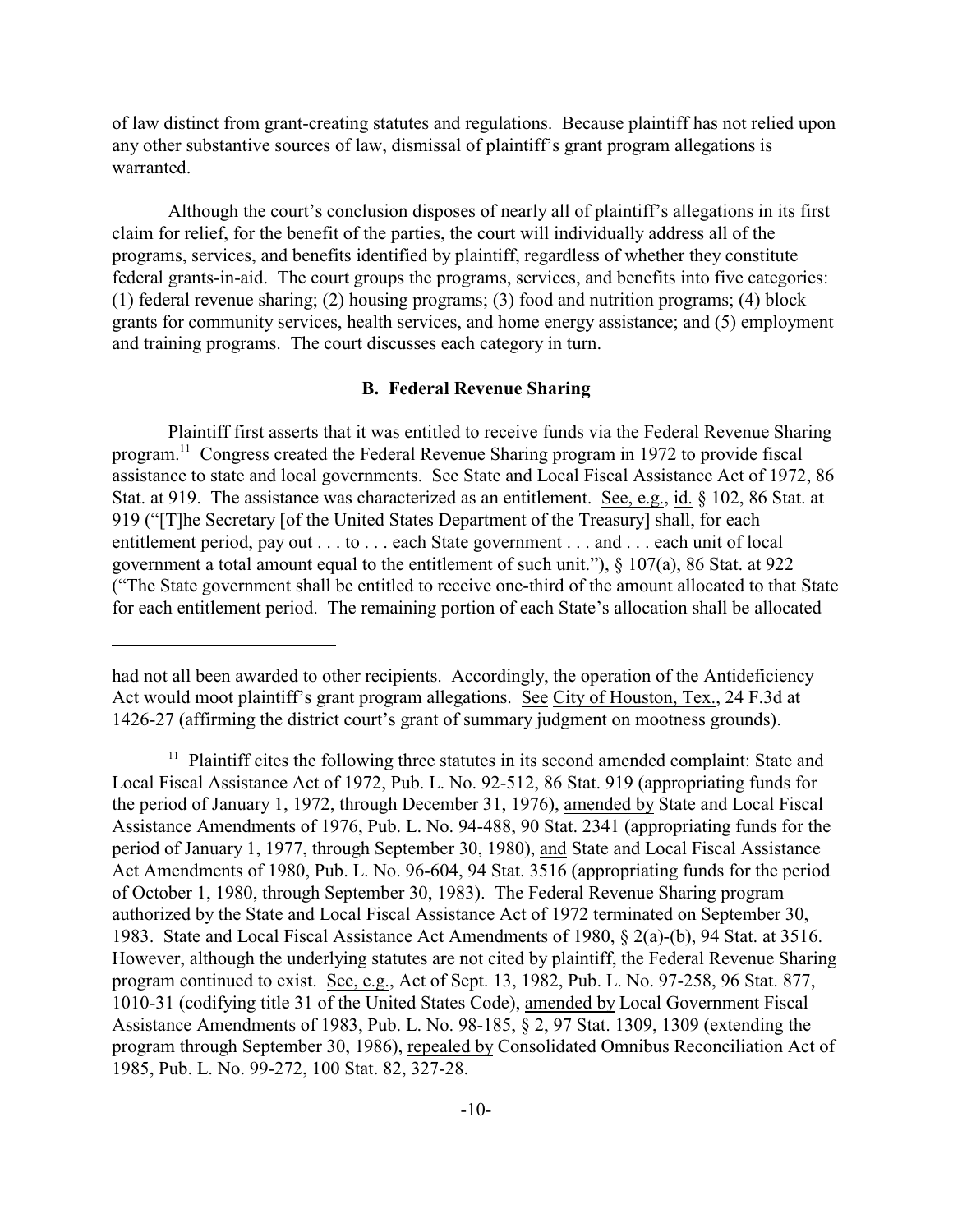among the units of local government of that State . . . ."),  $\S$  108(b)(6)(A), 86 Stat. at 925 ("[T]he entitlement of any unit of local government for any entitlement period shall be the amount allocated to such unit  $\dots$ ."). Among the units of local government covered by the program were Indian tribes: "If . . . there is an Indian tribe . . . which has a recognized governing body which performs substantial government functions, then . . . there shall be allocated to such tribe . . . a portion of the amount allocated . . . ." Id.  $\S$  108(b)(4), 86 Stat. at 925; see also id. at  $\S$  108(d)(1), 86 Stat. at 927 (noting that Indian tribes constituted units of local government for the purposes of most provisions of the statute, including those cited here). Funds were allocated to state and local governments in accordance with a complex formula based on population, general tax effort, and relative income. Id. §§ 106-109, 86 Stat. at 921-31. Initially, local governments were required to use their allocated funds for the following "priority expenditures": public safety, environmental protection, public transportation, health, recreation, libraries, social services, and financial administration. Id. § 103(a), 86 Stat. at 919. Within these general categories, local governments could use the funds "in accordance with local needs and priorities and without the attachment of strings by the Federal Government." S. Rep. No. 92-1050, at 1 (1972). Subsequently, when Congress amended the Act in 1976, it eliminated the need to use the allocated funds for "priority expenditures." State and Local Fiscal Assistance Amendments of 1976, § 3(a), 90 Stat. at 2341; see also S. Rep. No. 94-1207, at 1 (1976) (characterizing the provision of fiscal assistance as "unrestricted").

The United States Court of Appeals for the District of Columbia Circuit ("D.C. Circuit") addressed whether the Claims Court had jurisdiction to entertain claims brought under the Federal Revenue Sharing program in National Ass'n of Counties v. Baker, 842 F.2d 369 (D.C. Cir. 1988).<sup>12</sup> In particular, the plaintiff-appellees, various local governments, sought to recover revenue sharing funds that had been sequestered pursuant to a statute aimed at eliminating the federal budget deficit. Id. at 371-72. The Secretary of the United States Department of the Treasury ("Treasury Secretary") argued that the local governments' claims belonged in the Claims Court pursuant to the Tucker Act. Id. at 371. Specifically, he contended that the Federal Revenue Sharing statute mandated compensation because the withheld funds were entitlements. Id. at 374. The D.C. Circuit disagreed, explaining:

First, we do not believe that the Revenue Sharing Act can fairly be interpreted as mandating the compensation which the local governments seek. Second, we believe that the compensation mandating requirement refers to cases where "classical money damages" are sought by the plaintiff and not to cases such as the present case where the relief sought is only a disbursal of the money to which a statute allegedly entitles them.

 $12$  The specific statute addressed by the D.C. Circuit was the Act of Sept. 13, 1982, which codified the Revenue Sharing Program at title 31 of the United States Code. See Nat'l Ass'n of Counties, 842 F.2d at 371-72. The relevant provisions in the Act of Sept. 13, 1982 are substantively similar to those in the statutes cited by plaintiff.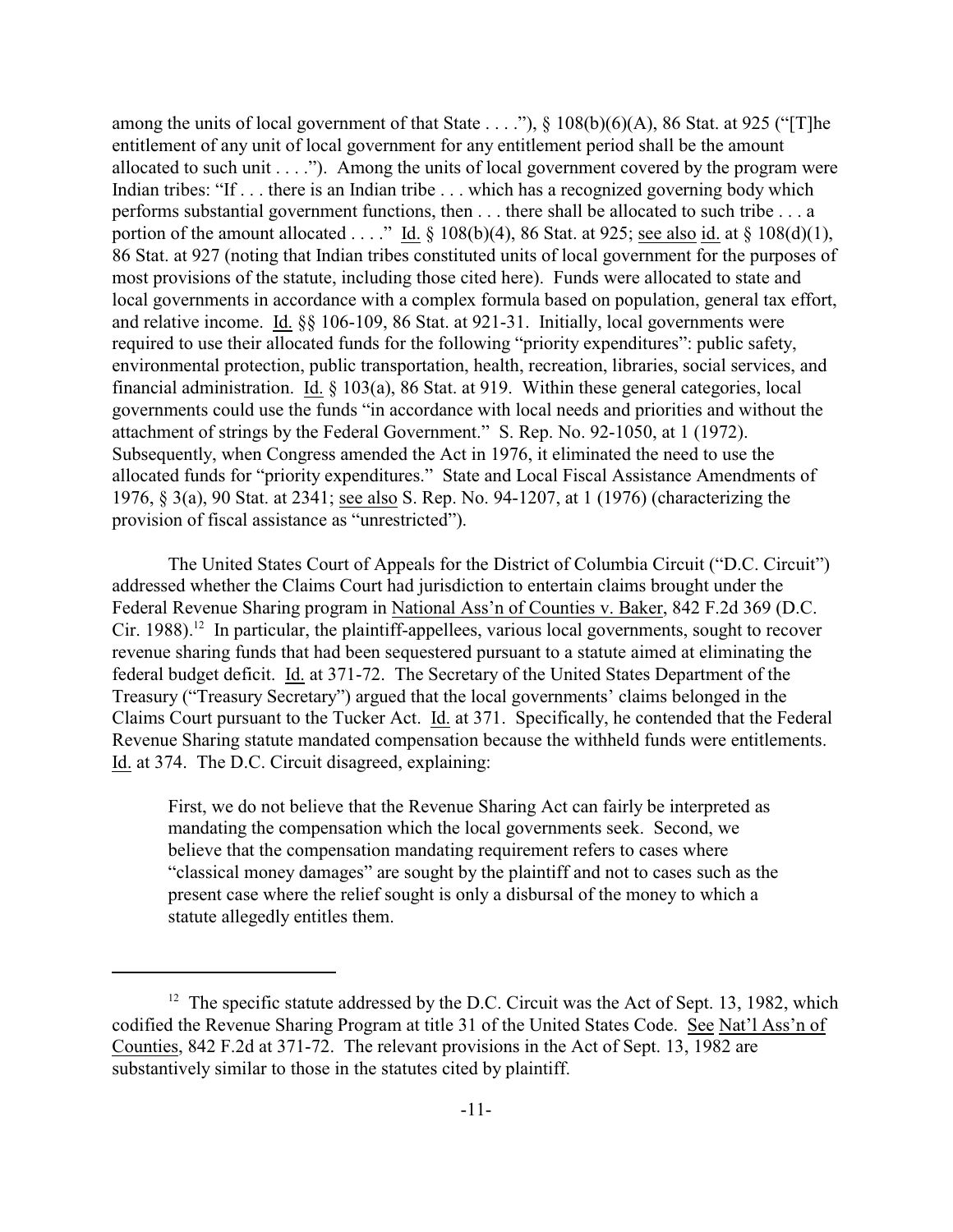Id. With respect to the former holding, the D.C. Circuit noted that the only language in the statute that might support the Treasury Secretary's position provided: "'Each unit of general local government is entitled to an amount equal to any amount allocated to the government under this chapter for each entitlement period. Each State government shall be paid an amount equal to any allocation made for each entitlement period." Id. at 374-75 (quoting 31 U.S.C. § 6702 (1982)) (second emphasis added). It concluded, however, that this language could not "be fairly interpreted as compensation mandating." Id. at 375.

Amplifying the latter holding, the D.C. Circuit elucidated:

The Revenue Sharing Act contains no provision that expressly makes the United States liable for mismanagement of the Revenue Sharing [funds]. Nor is there any indication in the legislative history that Congress intended to provide the local governments with a substantive right to recover money damages due to mismanagement of the Revenue Sharing [funds].

. . . .

We are reluctant to interpret the Revenue Sharing Act as mandating compensation in the absence of clear Congressional intent, because to do so would result in an implied right of action in favor of [fund] recipients. A substantive right to recover is not to be implied in the absence of clear Congressional intent. We do not believe the Revenue Sharing Act or its legislative history reflects an intent by Congress to provide the local governments with a substantive right to recover damages due to the improper withholding of funds by the Secretary.

Id. (citations omitted). In sum, the D.C. Circuit concluded:

The Revenue Sharing Act creates monetary entitlements, or rights, and the local governments seek only to enforce those rights. They do not seek monetary compensation because their rights have been abridged. Thus, the local governments seek specific relief. There is a difference between monetary relief in the form of compensation on the one hand, and monetary relief in the form of specific relief, on the other.

#### Id. at 380.

The D.C. Circuit's holding that the Federal Revenue Sharing statute did not mandate the payment of money damages appears to stand in contrast with the Federal Circuit's decision in Agwiak v. United States, 347 F.3d 1375 (Fed. Cir. 2003), which also addressed the appropriate statutory construction of the terms "is entitled" and "shall be paid." In Agwiak, the plaintiffappellants, who had been employed by the United States Department of Health and Human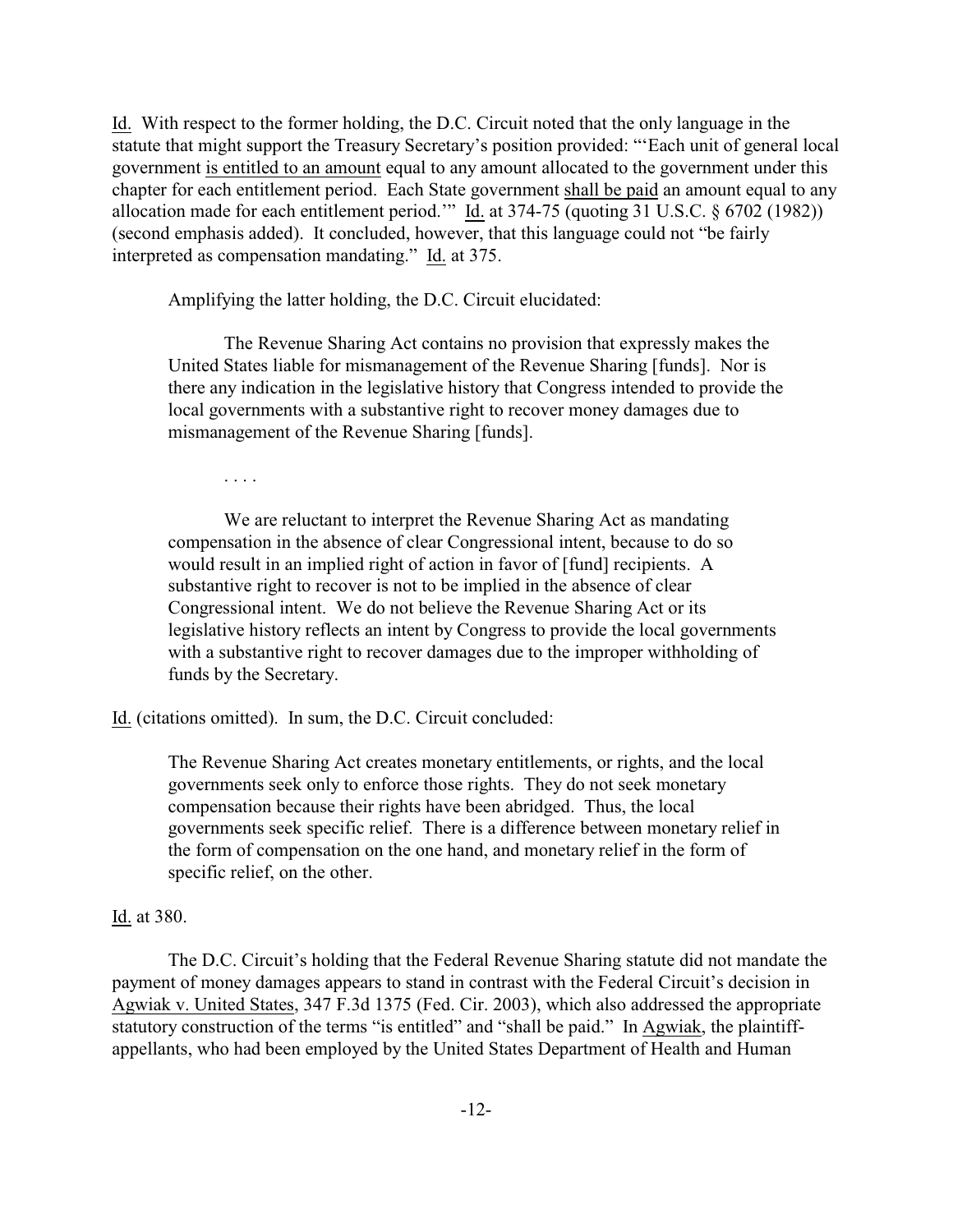Services, sought, among other things, remote worksite pay pursuant to 5 U.S.C. § 5942(a). Id. at 1376-77. The statute provided:

[A]n employee of an Executive department or an independent establishment who is assigned to duty, except temporary duty, at a site so remote from the nearest established communities or suitable places of residence as to require an appreciable degree of expense, hardship, and inconvenience, beyond that normally encountered in metropolitan commuting, on the part of the employee in commuting to and from his residence and such worksite, is entitled, in addition to pay otherwise due him, to an allowance of not to exceed \$10 a day. The allowance shall be paid under regulations prescribed by the President establishing the rates at which the allowance will be paid and defining and designating those sites, areas, and groups of positions to which the rates apply.

5 U.S.C. § 5942(a) (2000) (emphasis added), cited in Agwiak, 347 F.3d at 1378-79. The government argued that this statute and its implementing regulations were not money-mandating. Agwiak, 347 F.3d at 1379. The Federal Circuit disagreed, explaining:

The relevant statute in this case provides that an employee at a remote duty site "is entitled" to the remote duty allowance. The statute further provides that "[t]he allowance shall be paid under regulations prescribed by the President." We have repeatedly recognized that the use of the word "shall" generally makes a statute money-mandating. Indeed, we have held that 37 U.S.C. § 204 is money-mandating, and it contains substantively identical language to the statute at issue here: "The following persons are entitled to the basic pay of the pay grade to which assigned or distributed[.]".

Id. at 1380 (second alteration added) (citations omitted); see also id. (noting that "the implementing regulations for section 5942(a) contain similar language"); accord Greenlee County, Ariz. v. United States, 487 F.3d 871, 877 (Fed. Cir. 2007) (holding that the Payment in Lieu of Taxes Act, which provided that the government "shall make a payment for each fiscal year to each unit of general local government in which entitlement land is located," was "'reasonably amenable' to a reading that it is money-mandating"); Britell v. United States, 372 F.3d 1370, 1378 (Fed. Cir. 2004) (holding that the regulations implementing the military's health insurance plan, which provided that the plan "will pay" benefits "directly" to the insured, were "'reasonably amenable to the reading that [they] mandate[] a right of recovery in damages'"). Accordingly, the Federal Circuit concluded that section 5942 and its implementing regulations were money-mandating. Agwiak, 347 F.3d at 1380.

In the instant case, as in both National Ass'n of Counties and Agwiak, the court is presented with language indicating that Indian tribes are "entitled to" funds and "shall be allocated" those funds, and that the Treasury Secretary "shall . . . pay out" the funds to the Indian tribes. Although National Ass'n of Counties concerns the same statutory program as the case at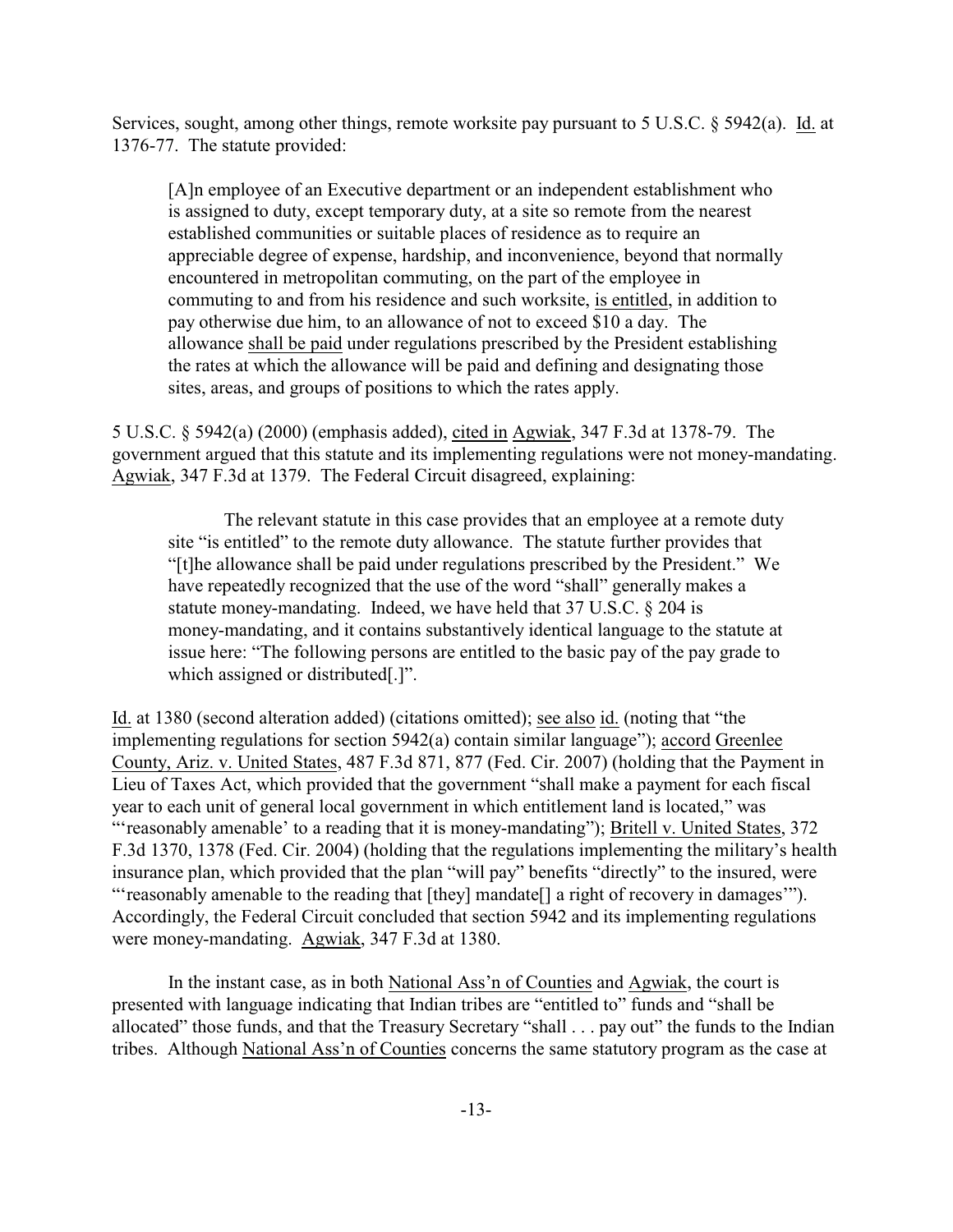bar, it is only persuasive, not controlling, precedent. See Admiral Fin. Corp. v. United States, 378 F.3d 1336, 1340 (Fed. Cir. 2004) ("[W]e accord great weight to the decisions of our sister circuits when the same or similar issues come before us, and we 'do not create conflicts among the circuits without strong cause.'" (quoting Wash. Energy Co. v. United States, 94 F.3d 1557, 1561 (Fed. Cir. 1996))); Bankers Trust N.Y. Corp. v. United States, 225 F.3d 1368, 1371 (Fed. Cir. 2000) ("While these decisions [of two federal appellate courts] are not binding on the Court of Federal Claims, the court found them persuasive in their own right . . . ."). The Federal Circuit in Agwiak addressed language nearly identical to the language contained in the Federal Revenue Sharing statutes cited by plaintiff. Accordingly, the court must follow this binding precedent and conclude that the State and Local Fiscal Assistance Act of 1972, as amended, is moneymandating.

However, this conclusion does not end the court's inquiry. While the court possesses jurisdiction over plaintiff's Federal Revenue Sharing program allegations, it must consider whether those allegations have been rendered moot by operation of the Antideficiency Act.<sup>13</sup> See

The D.C. Circuit's opinion in Oryszak deserves further comment. The opinion was unanimous, save for the footnote in which the quotation set forth above appears. See 476 F.3d 523 n.\* (noting that the Honorable Brett M. Kavanaugh concurred "in all but footnote 3 of the opinion of the court"). Notably, the Honorable Douglas H. Ginsburg, who authored the opinion of the court, also filed a concurring opinion that further addressed the distinction between jurisdiction and justiciability, as well as the proper mechanism of dismissing a suit on justiciability grounds:

That a plaintiff makes a claim that is not justiciable . . . does not mean the court lacks subject matter jurisdiction over his case, as the opinion of the court helps to clarify. Upon a proper motion, a court should dismiss the case for failure to state a claim. . . .

That the nonjusticiability of a claim may not be waived does not render justiciability a jurisdictional issue, and this court has been careful to distinguish between the two concepts.

 $13$  The court's jurisdictional inquiry is distinct from its inquiry into the justiciability of a claim. Baker v. Carr, 369 U.S. 186, 198 (1962); Murphy v. United States, 993 F.2d 871, 872 (Fed. Cir. 1993). An issue is justiciable if it is within the court's competency to supply relief. Murphy, 993 F.2d at 872; see also Fisher v. United States, 402 F.3d 1167, 1176 (Fed. Cir. 2005) (panel portion) (noting that justiciability "encompasses a number of doctrines under which courts will decline to hear and decide a cause," including the "doctrines of standing, mootness, ripeness, and political question"). Thus, the court may find that it possesses jurisdiction over the subject matter of a case but that the dispute is nonjusticiable. Baker, 369 U.S. at 198; Oryszak v. Sullivan, 576 F.3d 522, 526 n.3 (D.C. Cir. 2009) ("That a particular dispute is nonjusticiable, however, does not mean the court lacks jurisdiction over the subject matter.").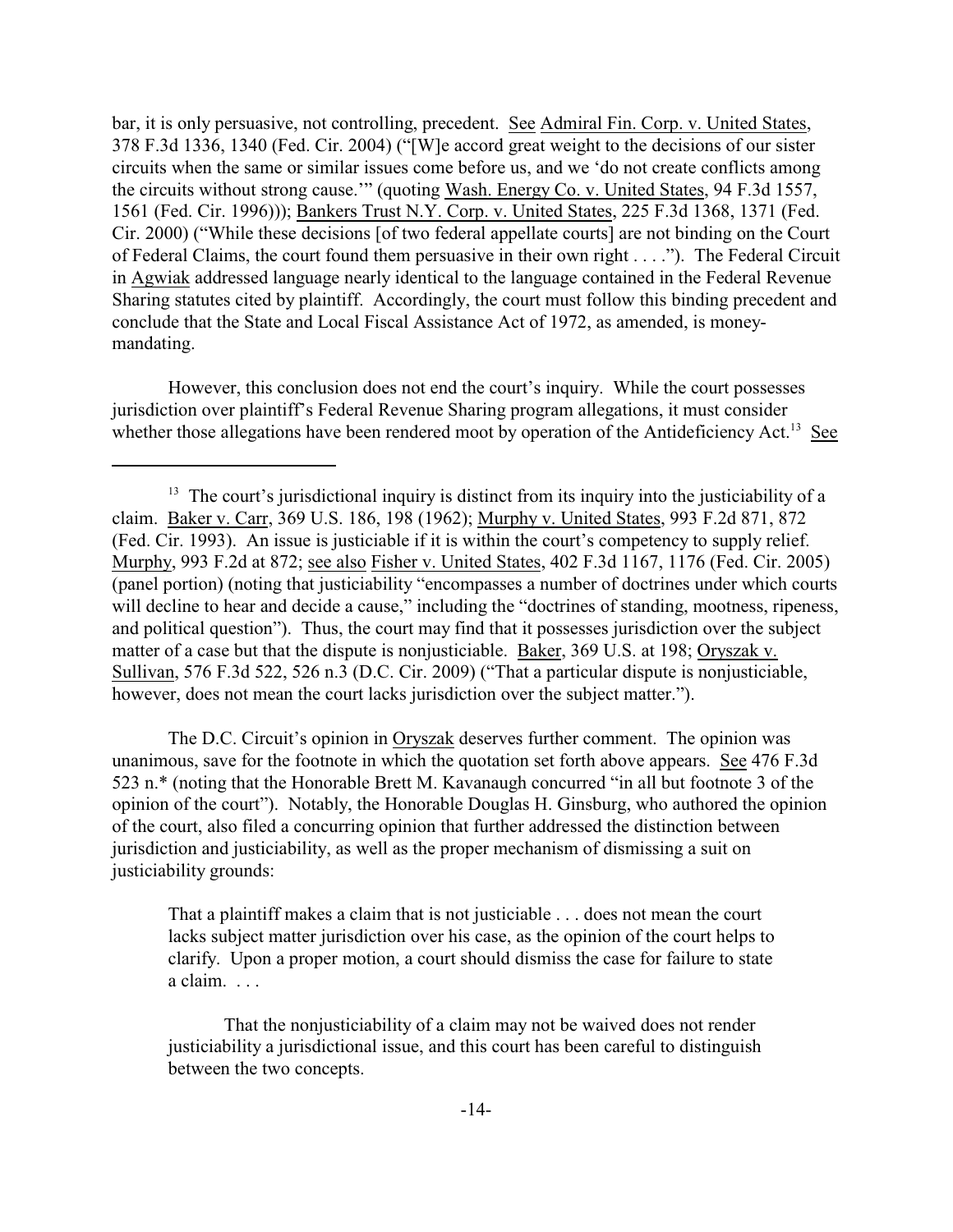Star-Glo Assocs., 414 F.3d at 1354; City of Houston, Tex., 24 F.3d at 1426-27. As noted above, the court is unable to award funds if an appropriation has lapsed unless an aggrieved party files suit before the appropriation lapses. City of Houston, Tex., 24 F.3d at 1426. The three Federal Revenue Sharing statutes cited by plaintiff appropriated funds for three time periods: (1) January 1, 1972, through December 31, 1976; (2) January 1, 1977, through September 30, 1980; and (3) October 1, 1980, through September 30, 1983. Thus, the appropriations for the Federal Revenue Sharing program, as alleged by plaintiff, lapsed on September 30, 1983, almost twenty years before plaintiff filed suit in the Court of Federal Claims. As a result, plaintiff's Federal Revenue Sharing program allegations are moot.

## **C. Housing Programs**

Plaintiff next contends that it would have been eligible to receive housing assistance pursuant to the Housing Act, as amended, and via the Housing Improvement Program. The court addresses each in turn.

Id. at 526-27 (Ginsburg, J., concurring) (citations omitted).

That the court may in its discretion address a threshold question before establishing that it has jurisdiction does not render the question jurisdictional nor, significantly, does it mean the court must address that question at the outset of the case. Because justiciability is not jurisdictional, a court need not necessarily resolve it before addressing the merits. . . . For a court to retain this discretion it is important to distinguish among failure to state a claim, a claim that is not justiciable, and a claim over which the court lacks subject matter jurisdiction.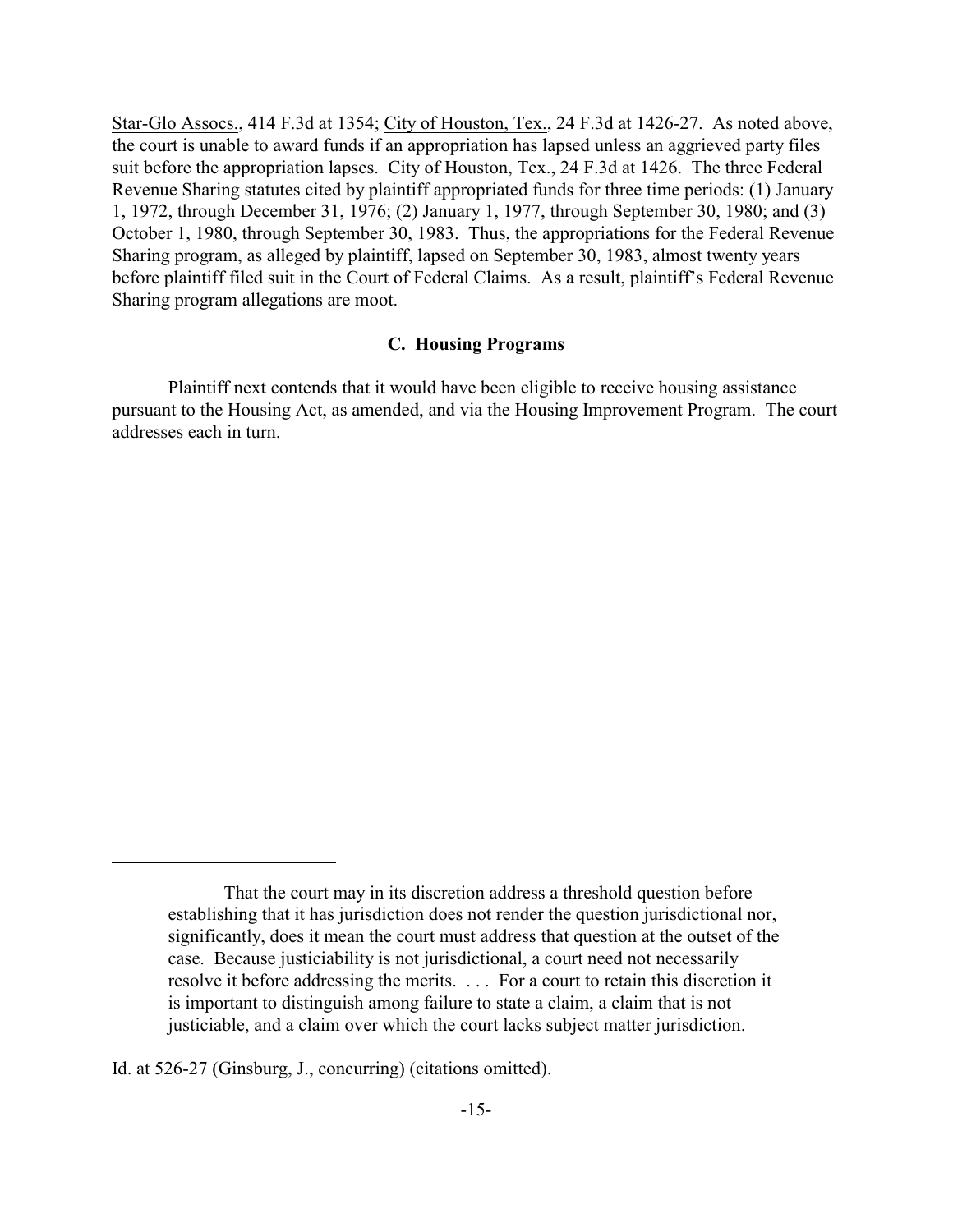## **1. United States Housing Act of 1937**<sup>14</sup>

In enacting the Housing Act, Congress sought to "remedy the unsafe and insanitary housing conditions and the acute shortage of decent, safe, and sanitary dwelling-conditions for families of low income, in rural or urban communities, that are injurious to the health, safety, and morals of the citizens of the Nation." § 1, 50 Stat. at 888. Funding was provided "to construct, maintain, and rehabilitate low-income housing through programs such as Development, Subsidies, and Modernization." GAO Housing Report, supra, at 3. For some programs, funding was awarded on a competitive basis. Id. at 4. For the remaining programs, funding was allocated "noncompetitively through a formula or on a first-come, first-served basis." Id. Whatever the funding mechanism, to obtain assistance, a tribal governing authority, like any state or local unit of government, was typically required "to enact an ordinance creating a housing

Plaintiff also cites the following statutory provisions in its second amended complaint, although they do not directly amend the Housing Act: (1) Housing and Community Development Act of 1977, Pub. L. No. 95-128, § 901, 91 Stat. 1111, 1148 and (2) Housing and Community Development Act of 1974, §§ 102(a)(1), 103, 88 Stat. at 635, 637, amended by Housing and Community Development Act of 1977, §§ 102(a)(6), 103(a), 91 Stat. at 1112-13. The cited provision of the Housing and Community Development Act of 1977 created a Special Assistant for Indian and Alaska Native Programs in the United States Department of Housing and Urban Development ("HUD") to coordinate housing and community development for Indian tribes. The cited provisions of the Housing and Community Development Act of 1974 authorized the Secretary of HUD to provide grants to Indian tribes to help finance approved Community Development programs.

 $14$  Plaintiff cites the following three statutes in its second amended complaint: Housing Act, ch. 896, 50 Stat. 888, amended in relevant part by Housing and Community Development Act of 1974, Pub. L. No. 93-383, § 201(a), 88 Stat. 633, 653–67, and Indian Housing Act of 1988, Pub. L. No. 100-358, 102 Stat. 676. In its opposition to defendant's renewed motion to dismiss, plaintiff cites another statute amending the Housing Act, the Native American Housing Assistance and Self-Determination Act of 1996, Pub. L. No. 104-330, 110 Stat. 4016. This Act terminated the assistance available to Indian tribes under the Housing Act as of September 30, 1997. Id. § 502, 110 Stat. at 4043. Moreover, the substantive provisions of the Act specifically cited by plaintiff–§§ 101, 301, 110 Stat. at 4022-23, 4036–had an effective date of October 1, 1997. Id. § 107, 110 Stat. at 4030; see also U.S. Gen. Accounting Office, GAO/RCED-99-16, Native American Housing: Information on HUD's Funding of Indian Housing Programs 3 (1998) ("GAO Housing Report") (noting that after rulemaking concluded on March 12, 1998, the Act "went into effect on April 13, 1998"). Because plaintiff was reestablished as a federally recognized Indian tribe on November 1, 1996, almost a year before the provisions of the Native American Housing Assistance and Self-Determination Act of 1996 went into effect, the Act is not applicable here.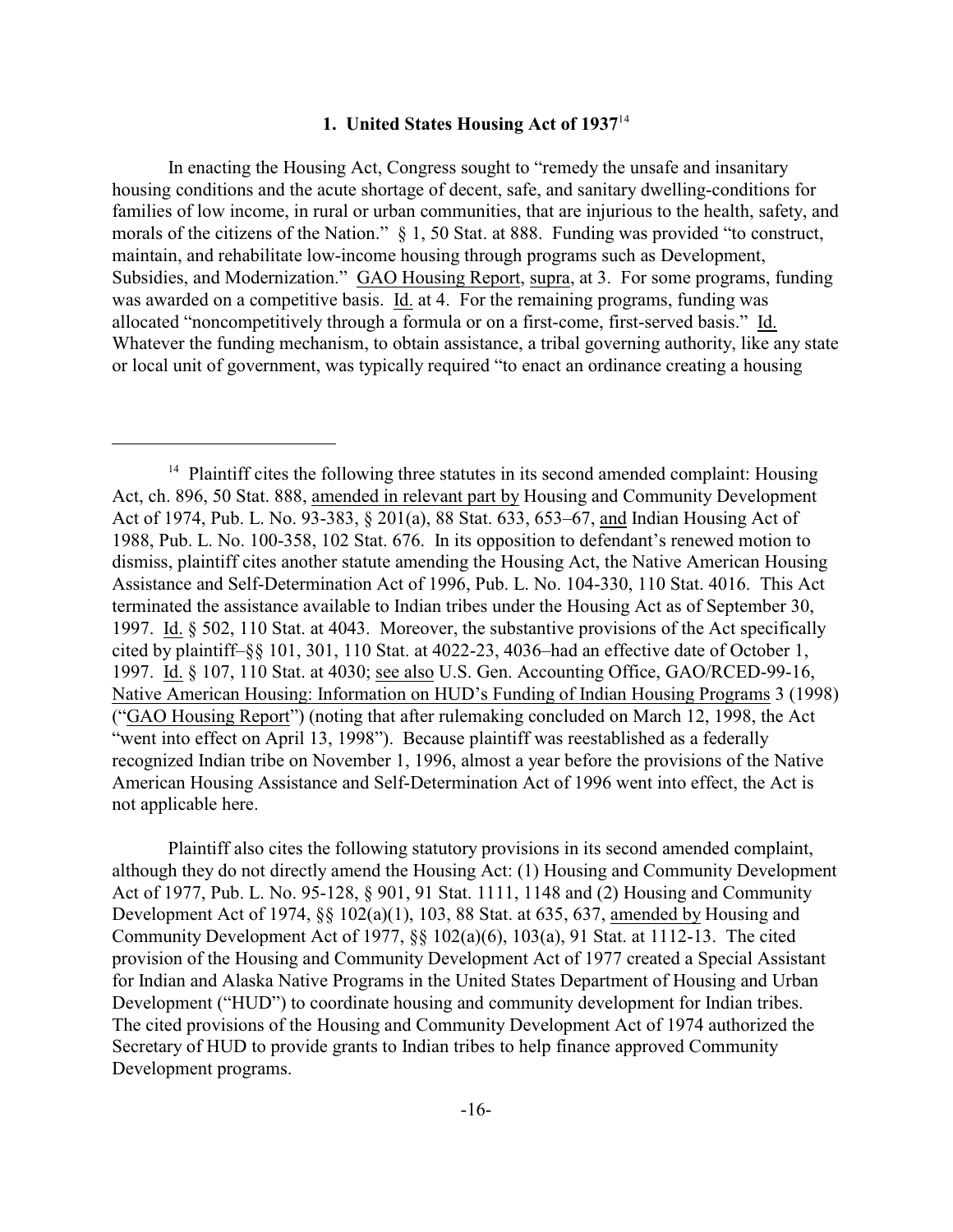authority" to administer the programs upon receipt of funding.<sup>15</sup> Indian Housing, supra, at 4. Assistance was available to all Indian housing authorities, regardless of whether the establishing tribe was federally recognized. See, e.g., 24 C.F.R. § 805.104 (1976). Once it had established an Indian housing authority, a tribe could submit an application to HUD to develop a project. See, e.g., id. §§ 805.206-.207. To obtain approval for a project, an Indian housing authority was required to demonstrate, among other things, that it was capable of administering the project. See, e.g., id. § 805.207(a).

For many of the programs authorized by the Housing Act, the Secretary of HUD had the discretion to make the relevant grants and loans. See, e.g., Housing and Community Development Act of 1974, § 201(a), 88 Stat. at 656 ("The Secretary may make loans . . . to public housing agencies to help finance or refinance the development, acquisition, or operation of low-income housing projects by such agencies. . . . The Secretary may make annual contributions to public housing agencies to assist in achieving and maintaining the low-income character of their projects."), 662 ("The Secretary is authorized to enter into annual contribution contracts with public housing agencies . . . ."), 666 ("[T]he Secretary may make annual contributions to public housing agencies for the operation of low-income housing projects."). However, plaintiff contends that two statutory provisions were nondiscretionary in nature. Plaintiff first quotes from a 1974 amendment to the Act:

[T]he Secretary [of HUD] shall enter into contracts for annual contributions, out of the aggregate amount of contracts for annual contributions authorized under this section . . . , to assist in financing the development or acquisition cost of low-income housing for families who are members of any Indian tribe . . . which is recognized by the Federal Government as eligible for service from the Bureau of Indian Affairs, or who are wards of any State government . . . .

Id. § 201(a), 88 Stat. at 657. Plaintiff then quotes from a 1988 amendment to the Act: "The Secretary [of HUD] shall carry out programs to provide lower income housing on Indian reservations and other Indian areas in accordance with the provisions of [title II of the Housing Act]." Indian Housing Act of 1988, § 2, 102 Stat. at 676. According to plaintiff, these quoted provisions demonstrate a congressional intent to benefit Indian tribes, and therefore render the Housing Act money-mandating.

The court has previously held that the Housing Act is not a money-mandating source of jurisdiction to the extent that it authorizes federal grant-in-aid programs. However, even if the court looks beyond the grant-in-aid aspects of the Housing Act, it could not find that the provisions of the Housing Act cited by plaintiff are money-mandating. As an initial matter, plaintiff has not cited any language demonstrating that the Housing Act is "reasonably amenable

<sup>&</sup>lt;sup>15</sup> Indian housing authorities could also be established pursuant to state law. See, e.g., 24 C.F.R. § 805.108(b) (1976); see also Staff of S. Comm. on Interior & Insular Affairs, 94th Cong., Indian Housing in the United States 4 (Comm. Print 1975) ("Indian Housing").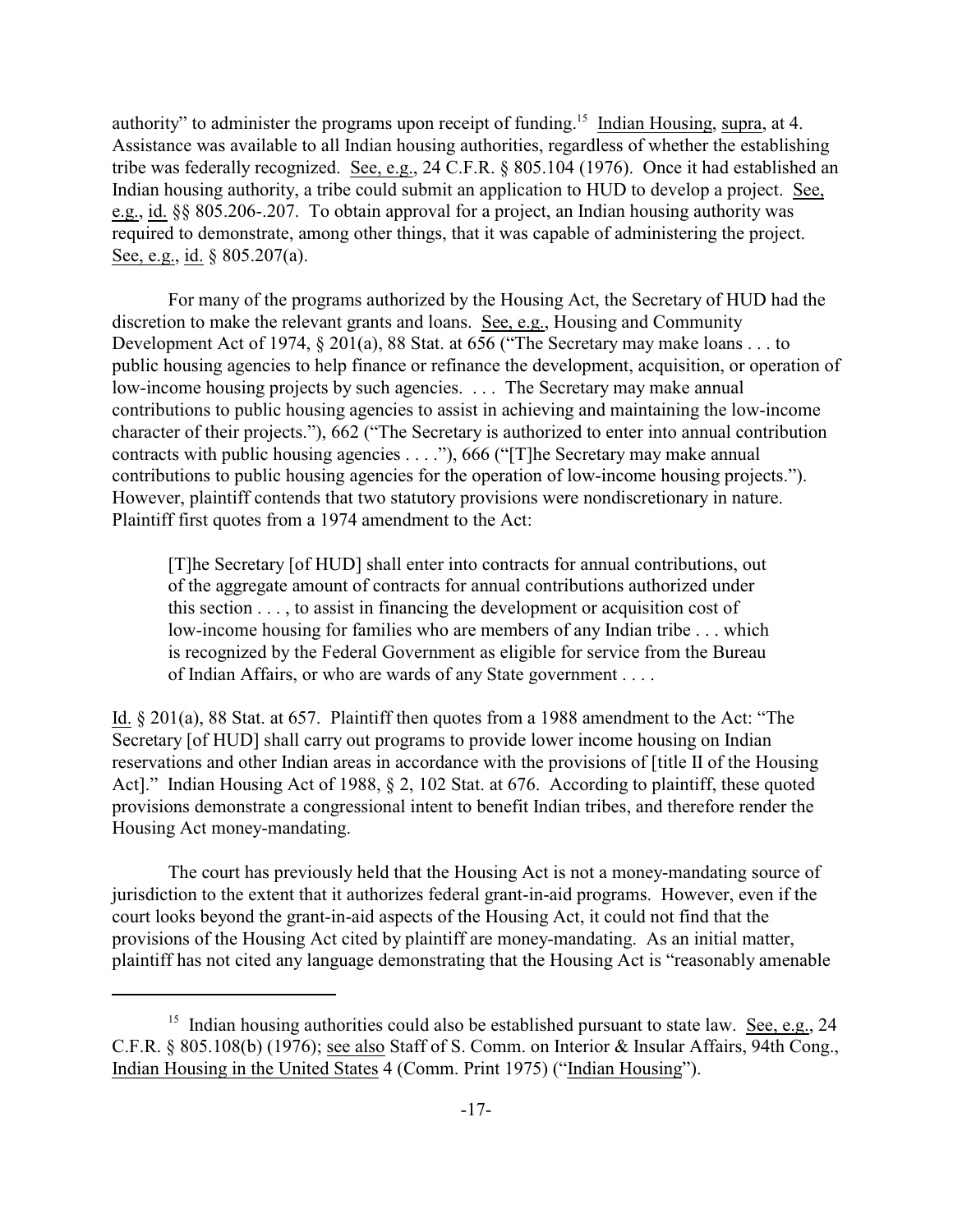to the reading that it mandates a right of recovery in damages." White Mountain Apache Tribe, 537 U.S. at 473. The only language cited by plaintiff–that the government "shall enter into contracts" and "shall carry out programs"–does not suffice to mandate compensation. Accord Britell, 372 F.3d at 1377-78 (holding that a statute providing that the government "shall contract . . . for medical care" and that an insured "is entitled . . . to the medical and dental care" was not money-mandating).

Morever, plaintiff has not demonstrated that any of the programs, services, or benefits authorized by the Housing Act constitute a discretionary scheme that is money-mandating. First, plaintiff has not shown that the statutes and regulations it cites provide clear standards for paying money to recipients. In some of the authorized programs, funding is awarded on a competitive basis. Thus, not all applicants automatically receive funding. Rather, it remains within the government's complete discretion to determine the successful applicant. Plaintiff's nonspecific allegation that funding is provided on a noncompetitive basis pursuant to a formula in some programs is not sufficient evidence that the relevant portions of the Housing Act rise to the level of money-mandating. Second, the statutes and regulations cited by plaintiff do not provide that precise amounts must be paid. Third, the statutes and regulations cited by plaintiff do not compel payment on satisfaction of certain conditions. In order to qualify for funding under Housing Act programs, an Indian tribe is required to (1) establish a housing authority, (2) submit an application to develop a project, and (3) demonstrate that it was capable of administering the project. However, the mere submission of an application to develop a project does not result in the award of funding to the Indian housing authority. And, it is within the discretion of the Secretary of HUD to determine whether the housing authority is capable of administering the project. In sum, plaintiff has not established a discretionary scheme that is money-mandating with respect to the Housing Act.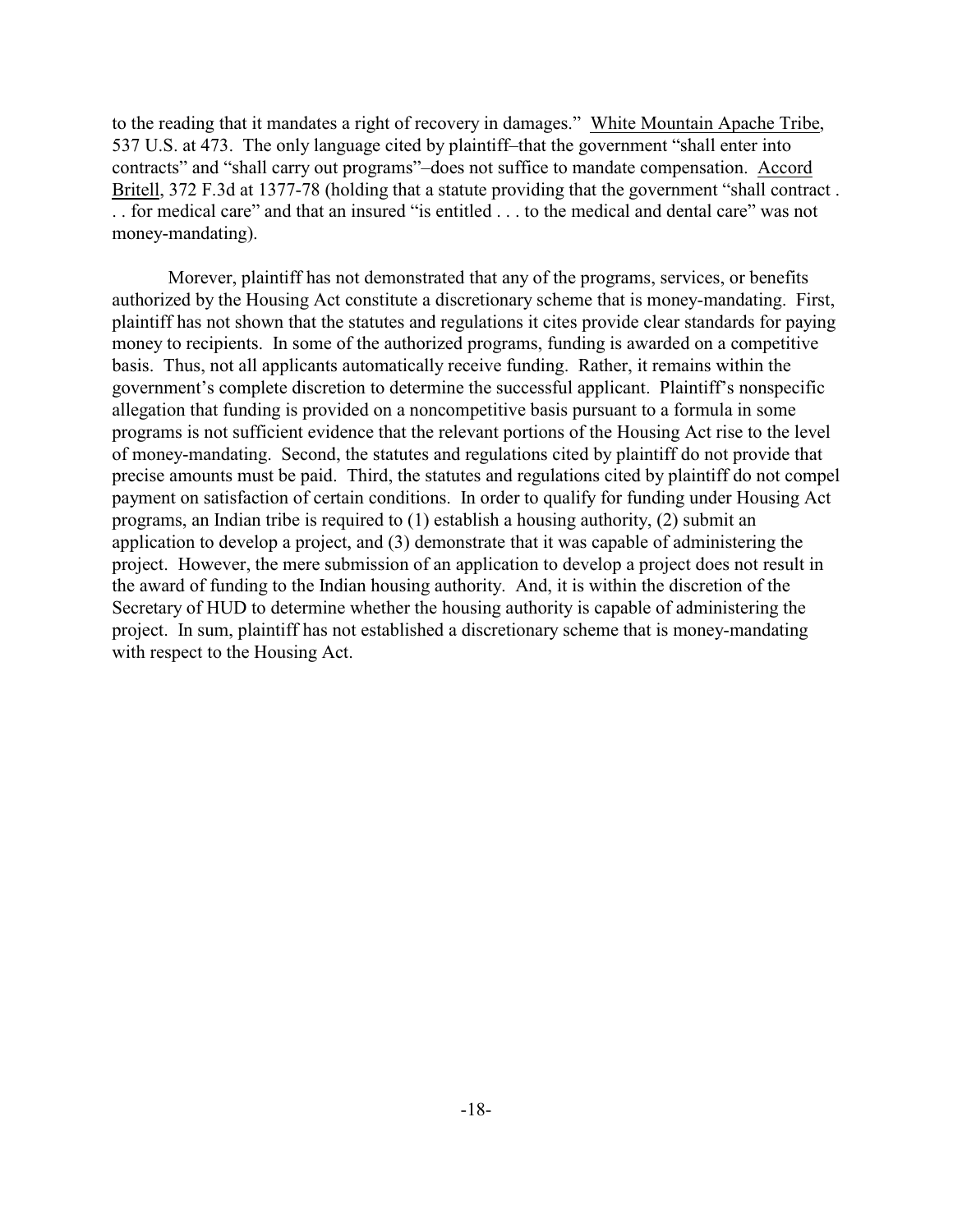## **2. Housing Improvement Program**<sup>16</sup>

The Bureau of Indian Affairs ("BIA") of the Department of the Interior created the Housing Improvement Program in 1965 "in an effort to respond to the housing needs of those Indian families with exceptionally low incomes or no income at all . . . ." Indian Housing, supra, at 7. The Housing Improvement Program "provides grants for repairs, major rehabilitation, down payments, and some new housing construction" and "is designed to provide these various forms of assistance to Indian people who are unable to obtain it from any other source." Id. Grants may be made to individuals to enable them to do their own work, or the project grant money can be used by a tribe or the BIA to perform the work. Id.; 25 C.F.R. § 300.6 (1976) (noting that the BIA can disburse funds through direct grants to individuals, negotiated contracts and grant agreements with Indian tribes, contracts with non-Indian firms, and BIA programs); see also 25 C.F.R. § 300.3 (1976) ("To the maximum extent possible, the program will be administered through tribes, tribal housing authorities, or other tribal organizations, or by having tribal officials participate in the applicant selection process."). "Annual [Housing Improvement Program] appropriations are distributed . . . according to tribal needs and relative priorities for housing repair services to Indian homes . . . ." Indian Housing, supra, at 7; see also 25 C.F.R. § 300.5(a) (1976) ("Priority is given to families with the greatest need in relation to income, family size, and of not being eligible for other available programs providing housing assistance."). Beginning in 1983, the annual appropriations acts for the Department of the Interior expressly provided funding for the "construction, repair, and improvement of Indian

<sup>&</sup>lt;sup>16</sup> Plaintiff asserts that beginning in 1983, Congress provided funding for the Housing Improvement Program in its annual appropriations acts pertaining to the Department of the Interior and related agencies. In particular, plaintiff cites: Department of the Interior and Related Agencies Appropriations Act, 1997, Pub. L. No. 104-208, 110 Stat. 3009, 3009-192 (1996); Department of the Interior and Related Agencies Appropriations Act, 1996, Pub. L. No. 104-134, 110 Stat. 1321, 1321-169 to -170; Department of the Interior and Related Agencies Appropriations Act, 1995, Pub. L. No. 103-332, 108 Stat. 2499, 2510 (1994); Department of the Interior and Related Agencies Appropriations Act, 1994, Pub. L. No. 103-138, 107 Stat. 1379, 1390 (1993); Department of the Interior and Related Agencies Appropriations Act, 1993, Pub. L. No. 102-381, 106 Stat. 1374, 1388 (1992); Department of the Interior and Related Agencies Appropriations Act, 1992, Pub. L. No. 102-154, 105 Stat. 990, 1005 (1991); Department of the Interior and Related Agencies Appropriations Act, 1991, Pub. L. No. 101-512, 104 Stat. 1915, 1930 (1990); Act of Oct. 23, 1989, Pub. L. No. 101-121, 103 Stat. 701, 714 (Fiscal Year 1990); Act of Sept. 27, 1988, Pub. L. No. 100-446, 102 Stat. 1774, 1795 (Fiscal Year 1989); Department of the Interior and Related Agencies Appropriations Act, 1988, Pub. L. No. 100-202, 101 Stat. 1329, 1329-229 (1987); Department of the Interior and Related Agencies Appropriations Act, 1987, Pub. L. No. 99-500, 100 Stat. 1783, 1783-256 (1986); Act of Dec. 19, 1985, Pub. L. No. 99-190, 99 Stat. 1185, 1236 (Fiscal Year 1986); Department of the Interior and Related Agencies Appropriations Act, 1985, Pub. L. No. 98-473, 98 Stat. 1837, 1849 (1984); Act of Nov. 4, 1983, Pub. L. No. 98-146, 97 Stat. 919, 929 (Fiscal Year 1984).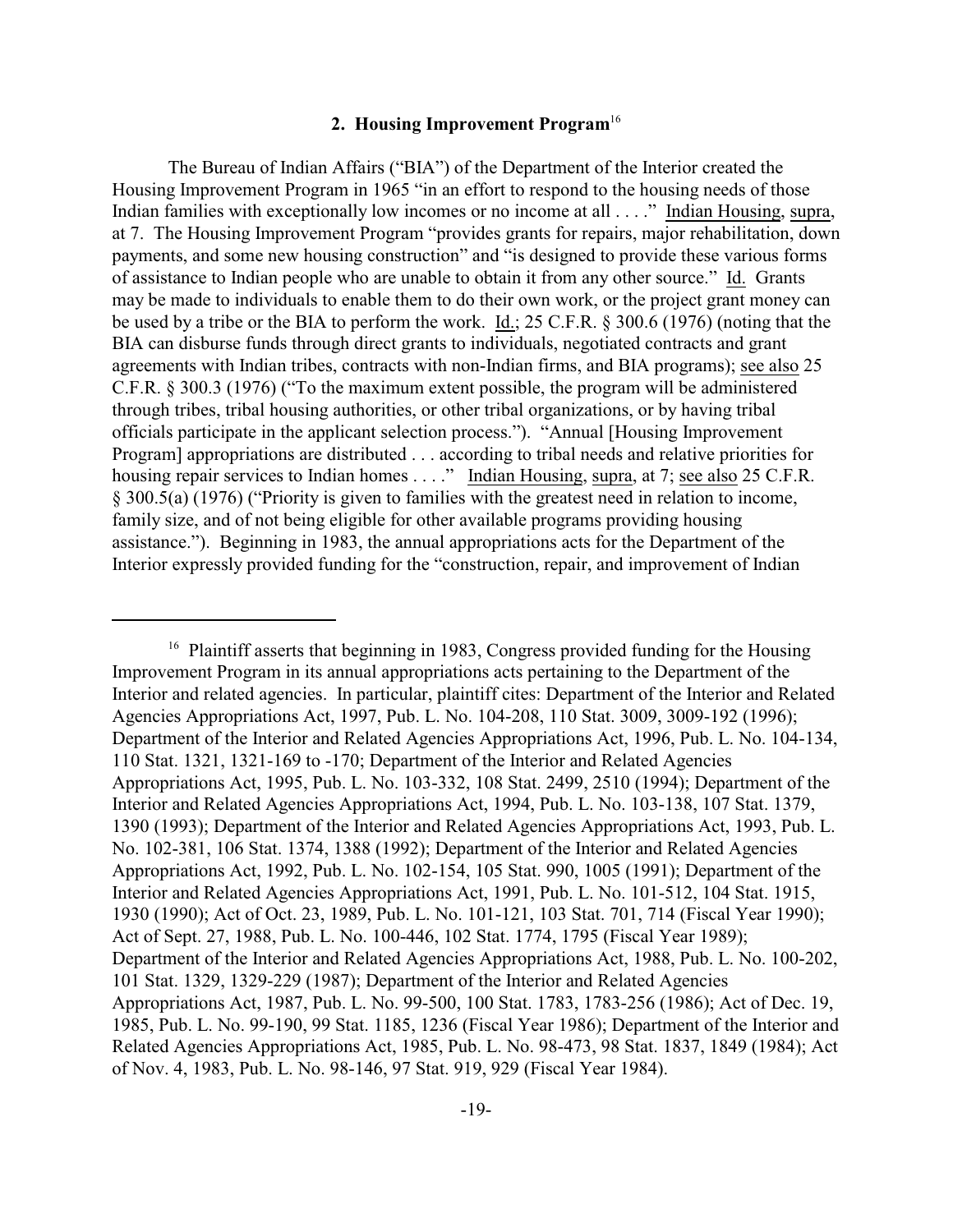housing . . . ." See, e.g., Act of Nov. 4, 1983, 97 Stat. at 929 ("For . . . construction, repair, and improvement of Indian housing, \$78,920,000, to remain available until expended[.]").

The court has previously held that the statutes and regulations constituting the Housing Improvement Program are not money-mandating sources of jurisdiction due to the Housing Improvement Program's status as a federal grant-in-aid program. However, even if the Housing Improvement Program was not a federal grant program, or if grant programs were not categorically excluded from having money-mandating status, the court could not conclude that the underlying legal framework of the Housing Improvement Program is money-mandating. To begin, neither the appropriations acts cited by plaintiff, nor the regulations implementing the Housing Improvement Program, are "reasonably amenable to the reading that [they] mandate[] a right of recovery in damages." White Mountain Apache Tribe, 537 U.S. at 473. The appropriations acts merely set aside a sum of money for the BIA for the "construction, repair, and improvement of Indian housing" and do not otherwise specify who would ultimately receive the funds, much less indicate that funds are earmarked specifically for the Housing Improvement Program. Similarly, the regulations are bereft of any provision that mandates the payment of money to Indian tribes; they merely direct that funding should be funneled through tribes to the "maximum extent possible."

In addition, plaintiff has not established that the legal framework underlying the Housing Improvement Program constitutes a discretionary scheme that is money-mandating. First, plaintiff has not demonstrated that the statutes and regulations it cites provide clear standards for paying money to recipients. As already noted, the appropriations acts contain no guidance concerning who should receive Housing Improvement Program funds. And, not only do the regulations indicate that funding could flow through tribes or be provided directly to the individual requiring assistance, they also indicate that grants are awarded on a competitive basis, thus evidencing the BIA's absolute discretion to determine grant recipients. Second, the statutes and regulations cited by plaintiff do not provide that precise amounts must be paid. Third, the statutes and regulations cited by plaintiff do not compel payment on satisfaction of certain conditions. In fact, neither the statutes nor the regulations set forth any steps that an Indian tribe must take to obtain funds under the Housing Improvement Program. The regulations merely provide that tribes may receive funds through negotiated contracts or grant agreements. For these reasons, plaintiff has not established a discretionary scheme that is money-mandating with respect to the Housing Improvement Program.

## **D. Food and Nutrition Programs**

Third, plaintiff asserts that it was eligible to receive food and nutrition benefits via a special supplemental nutrition program for women, infants, and children ("WIC Program") and the Commodity Food Distribution Program.<sup>17</sup> The court addresses each program in turn.

 $17$  In its second amended complaint, plaintiff also asserts that it was eligible to receive benefits pursuant to the Food Stamp program. However, in its opposition to defendant's renewed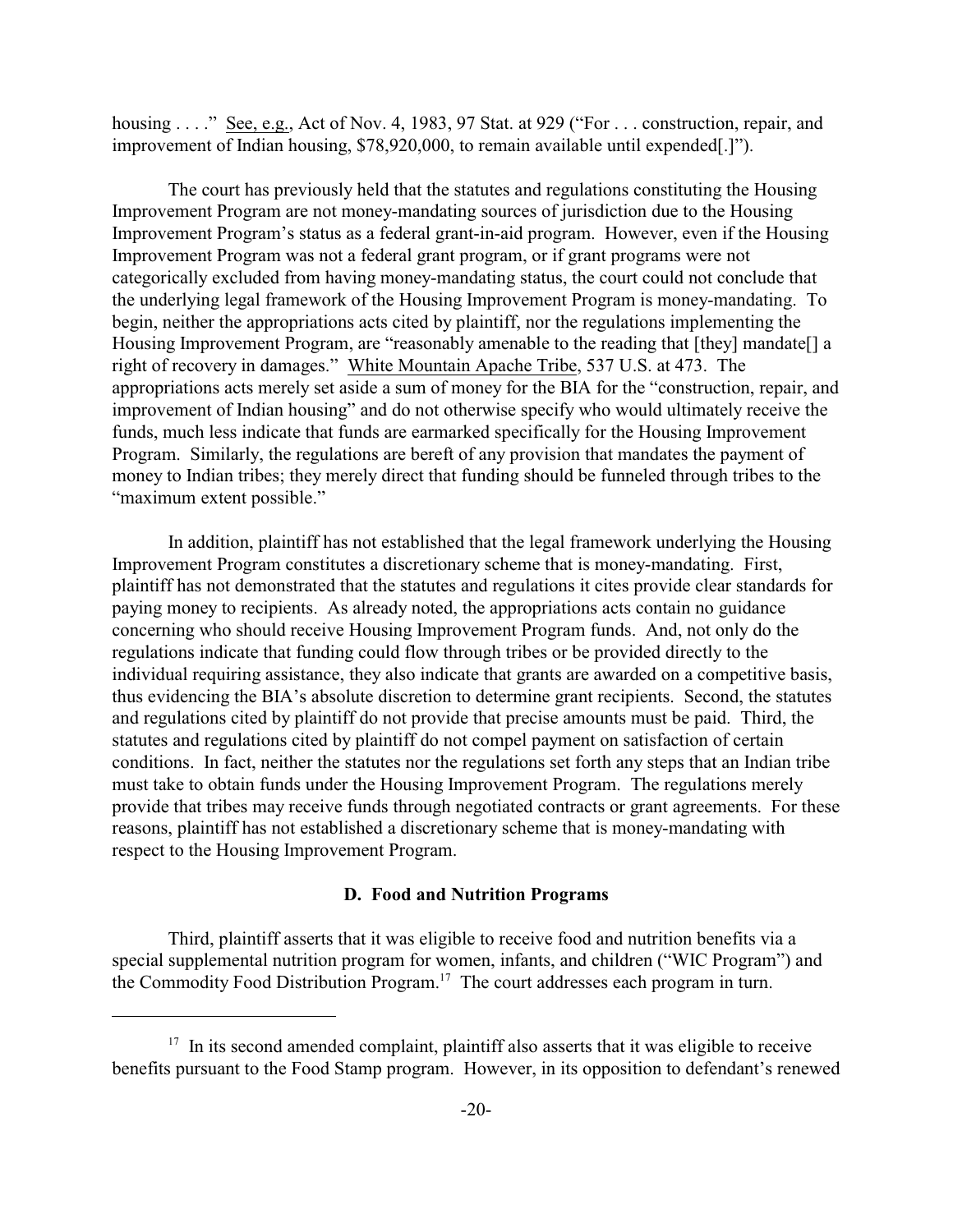## **1. Supplemental Nutrition Program for Women, Infants, and Children**<sup>18</sup>

Congress created the WIC Program in 1972 to enable "local health or welfare agencies or private nonprofit agencies . . . to carry out a program under which supplemental foods will be made available to pregnant or lactating women and to infants determined by competent professionals to be nutritional risks because of inadequate nutrition and inadequate income." Act of Sept. 26, 1972, § 9, 86 Stat. at 729 (adding section 17 to the Child Nutrition Act of 1966). The Secretary of the United States Department of Agriculture ("Secretary of Agriculture") was authorized to make cash grants to states for the purposes of funding the WIC Program. Id. ("[T]he Secretary shall make cash grants to the health department or comparable agency of each State . . . ."). In 1973, Congress extended eligibility for the receipt of cash grants to Indian tribes. National School Lunch and Child Nutrition Act Amendments of 1973, § 6(a), 87 Stat. at 563 (amending the statute to read: "[T]he Secretary shall make cash grants to the health department or comparable agency of each State; Indian tribe, band, or group recognized by the Department of the Interior; or the Indian Health Service of the Department of Health, Education, and Welfare . . . ."); see also Child Nutrition Amendments of 1978, § 3, 92 Stat. at 3613 (providing that "the Secretary shall make cash grants to State agencies," including Indian tribes, "for the purpose of administering the program" and that any eligible local agency, including an Indian tribe, "that applies to participate in . . . the program . . . shall immediately be provided with the necessary funds to carry out the program"). As of 1998, many, but not all,  $19$  federally recognized Indian tribes in the continental United States participated in the WIC Program. USDA WIC Report, supra, at 3, 6.

motion to dismiss, plaintiff indicates that it has abandoned its Food Stamp program claim. Thus, the court need not address this now-abandoned contention.

 $18$  Plaintiff cites the following statutory provisions in its second amended complaint: Act of Sept. 26, 1972, Pub. L. No. 92-433, § 9, 86 Stat. 724, 729-31 (amending the Child Nutrition Act of 1966, Pub. L. No. 89-642, 80 Stat. 885), amended by National School Lunch and Child Nutrition Act Amendments of 1973, Pub. L. No. 93-150, § 6(a), 87 Stat. 560, 563. In its opposition to defendant's renewed motion to dismiss, plaintiff cites another statutory provision amending the Child Nutrition Act of 1966, the Child Nutrition Amendments of 1978, Pub. L. No. 95-627, § 3, 92 Stat. 3603, 3611-19. The WIC Program is currently codified at 42 U.S.C. § 1786.

<sup>&</sup>lt;sup>19</sup> About 100 of the 385 federally recognized Indian tribes or tribal organizations in the continental United States were represented by Indian Tribal Organizations operating as state agencies, while about fifty-six Indian tribes or tribal councils operated local agencies. Nancy Cole, U.S. Dep't of Agric., WIC-02-NAM, The Characteristics of Native American WIC Participants, On and Off Reservations 3, 6 (2002) ("USDA WIC Report").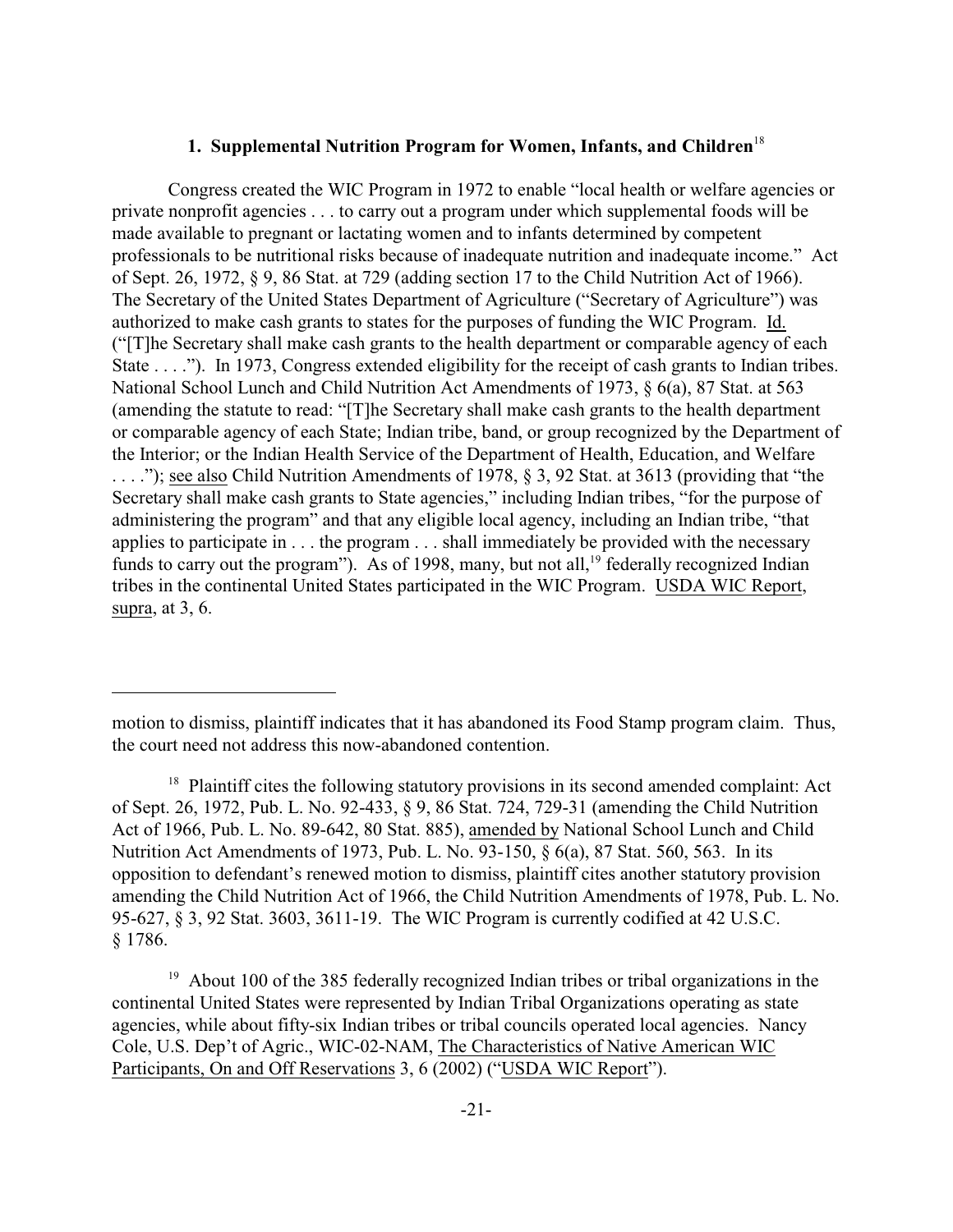To receive WIC Program funds, an Indian tribe must have "executed an agreement with the Department [of Agriculture] and received approval of its State Plan of Program Operation and Administration." 7 C.F.R. § 246.14(a) (1980). Beginning in 1980, funds appropriated by Congress for the WIC Program were allocated among states and Indian tribes according to a formula. See id. § 246.14(b) ("Funds . . . shall be distributed . . . on the basis of funding formulas which allocate funds to all State agencies for food costs and operational and administrative costs."); Child Nutrition Amendments of 1978, § 3, 92 Stat. at 3617 ("[T]he Secretary [of Agriculture] shall divide, among the State agencies, the funds provided in accordance with this section on the basis of a formula determined by the Secretary.").

The court has previously held that the statutes and regulations comprising the WIC Program are not money-mandating sources of jurisdiction due to the WIC Program's status as a federal grant-in-aid program. Accordingly, the court need not further analyze whether the underlying legal framework of the WIC Program is expressly money-mandating or constitutes a discretionary scheme that is money-mandating.

## **2. Commodity Food Distribution Program**<sup>20</sup>

The Commodity Food Distribution Program originated in statutes permitting the use of price supports to "encourage the domestic consumption" of agricultural commodities "by increasing their utilization through benefits, indemnities, donations or by other means, among persons in low income groups . . . ." Act of Aug. 24, 1935, ch. 641, § 32, 49 Stat. 750, 774, amended by Act of June 30, 1939, ch. 253, 53 Stat. 939, 975. "[T]o prevent the waste of food commodities acquired through price support operations which are found to be in danger of loss through deterioration or spoilage," Congress provided that the United States Department of Agriculture ("USDA") could make such commodities available to "the Bureau of Indian Affairs and Federal, State, and local public welfare organizations for the assistance of needy Indians and other needy persons[.]" Agricultural Act of 1949, § 416, 63 Stat. at 1058.

In amending the Food Stamp Act in 1977, Congress reaffirmed its policy "to safeguard the health and well-being of the Nation's population by raising levels of nutrition among low-income households." Food and Agriculture Act of 1977, § 1301, 91 Stat. at 958. It also reaffirmed the application of the Commodity Food Distribution Program to Indian tribes, providing:

 $20$  Plaintiff cites the following two statutes: Food and Agriculture Act of 1977, Pub. L. No. 95-113, 91 Stat. 913; Agricultural Act of 1949, ch. 792, § 416, 63 Stat. 1051, 1058. The Commodity Food Distribution Program is currently codified at 7 U.S.C. § 612c. Further provisions related to the distribution of commodities on Indian reservations are currently codified at 7 U.S.C. § 2013(b). Although the program, as it applies to Indian tribes, is currently referred to as the Food Distribution Program on Indian Reservations, for simplicity, the court uses the original name, the Commodity Food Distribution Program.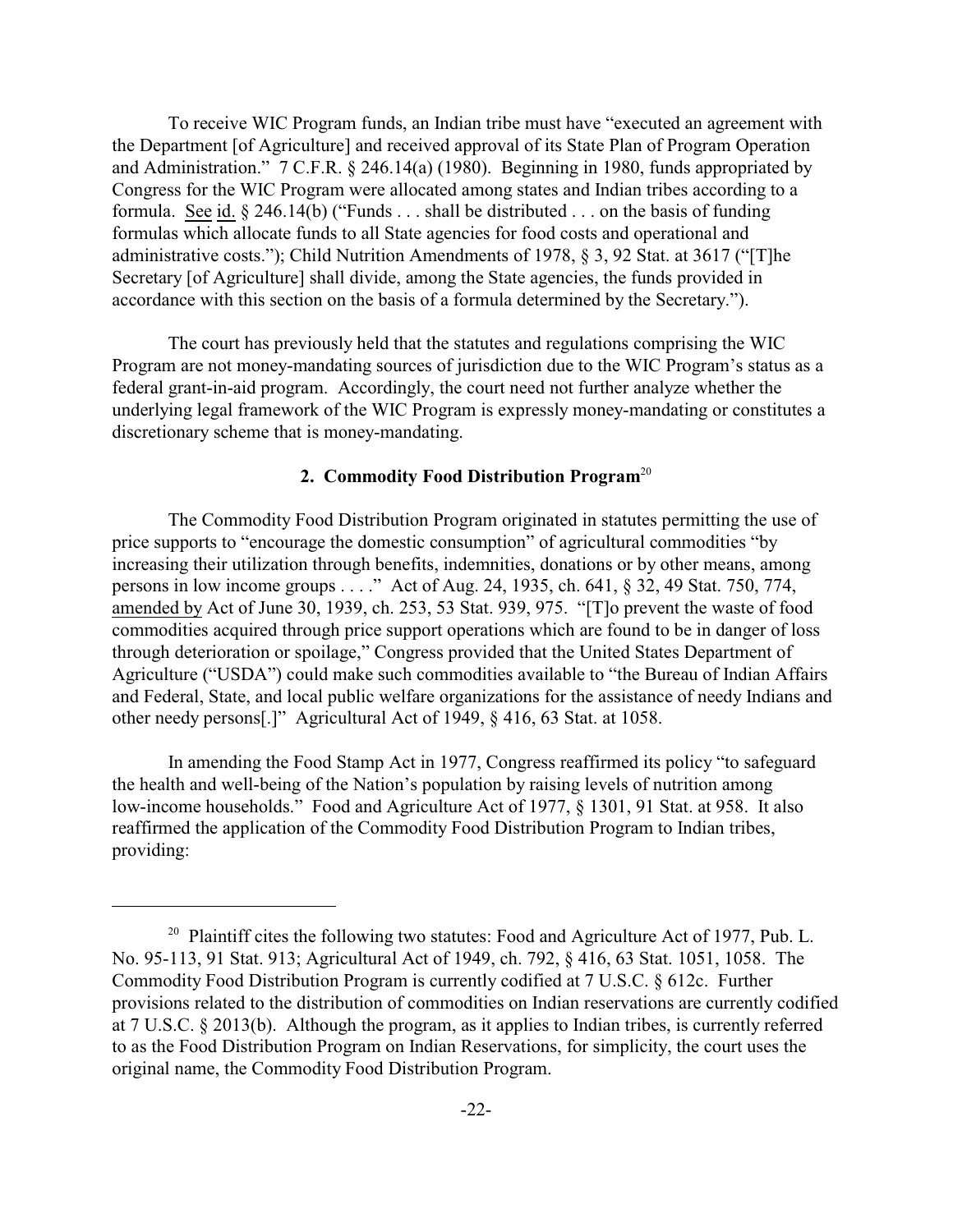Distribution of commodities, . . . shall also be made whenever a request for . . . food program operations . . . is made by a tribal organization. In the event of distribution on all or part of an Indian reservation, the appropriate agency of the State government in the area involved shall be responsible for such distribution, except that, if the Secretary [of Agriculture] determines that the tribal organization is capable of effectively and efficiently administering such distribution, then such tribal organizations shall administer such distributions. . . . The Secretary is authorized to pay such amounts for administrative costs of such distribution on Indian reservations as the Secretary finds necessary for effective administration of such distribution by a State agency or tribal organization.

Id. § 1301, 91 Stat. at 961; see also id. § 1304(a), 91 Stat. at 980 ("[T]he Secretary [of Agriculture] may, . . . purchase and distribute sufficient agricultural commodities . . . to maintain the traditional level of assistance for food assistance programs as are authorized by law, including . . . distribution to . . . Indians, whenever a tribal organization requests distribution of federally donated foods pursuant to [section 1301 of the Food and Agricultural Act of 1977].").

It appears that during the period for which the federal government did not properly recognize plaintiff as a tribe, i.e., between 1969 and 1996, funds appropriated for the Commodity Food Distribution Program were distributed to regional USDA offices based on fixed percentages of unknown origin, and then the regional USDA offices negotiated funding levels with individual tribal organizations. See Pl.'s Ex. 96 at 1, 4-5. As of June 2009, many, but not  $all<sub>1</sub><sup>21</sup>$  Indian tribes in the United States participated in the Commodity Food Distribution Program. Pl.'s Ex. 94.

The court finds that the underlying statutory framework of the Commodity Food Distribution Program is not money-mandating. To begin, the statutes cited by plaintiff are not "reasonably amenable to the reading that [they] mandate[] a right of recovery in damages." White Mountain Apache Tribe, 537 U.S. at 473. The Food and Agriculture Act of 1977 provides that "[d]istribution of commodities . . . shall . . . be made" and that the Secretary of Agriculture is "authorized to pay" the administrative costs of the distribution. This language does not mandate a payment of money. Accord Britell, 372 F.3d at 1377-78 (holding that a statute providing that the government "shall contract . . . for medical care" and that an insured "is entitled . . . to the medical and dental care" was not money-mandating). It only mandates the distribution of food, leaving the payment of incidental administrative costs to the discretion of the Secretary of Agriculture.

Furthermore, plaintiff has not demonstrated that the statutory framework underlying the Commodity Food Distribution Program constitutes a discretionary scheme that is moneymandating. First, plaintiff has not established that the statutes it cites provide clear standards for paying money to recipients. Indeed, as previously noted, the Food and Agriculture Act of 1977

<sup>&</sup>lt;sup>21</sup> About 243 Indian tribes received food under the program. Pl.'s Ex. 94.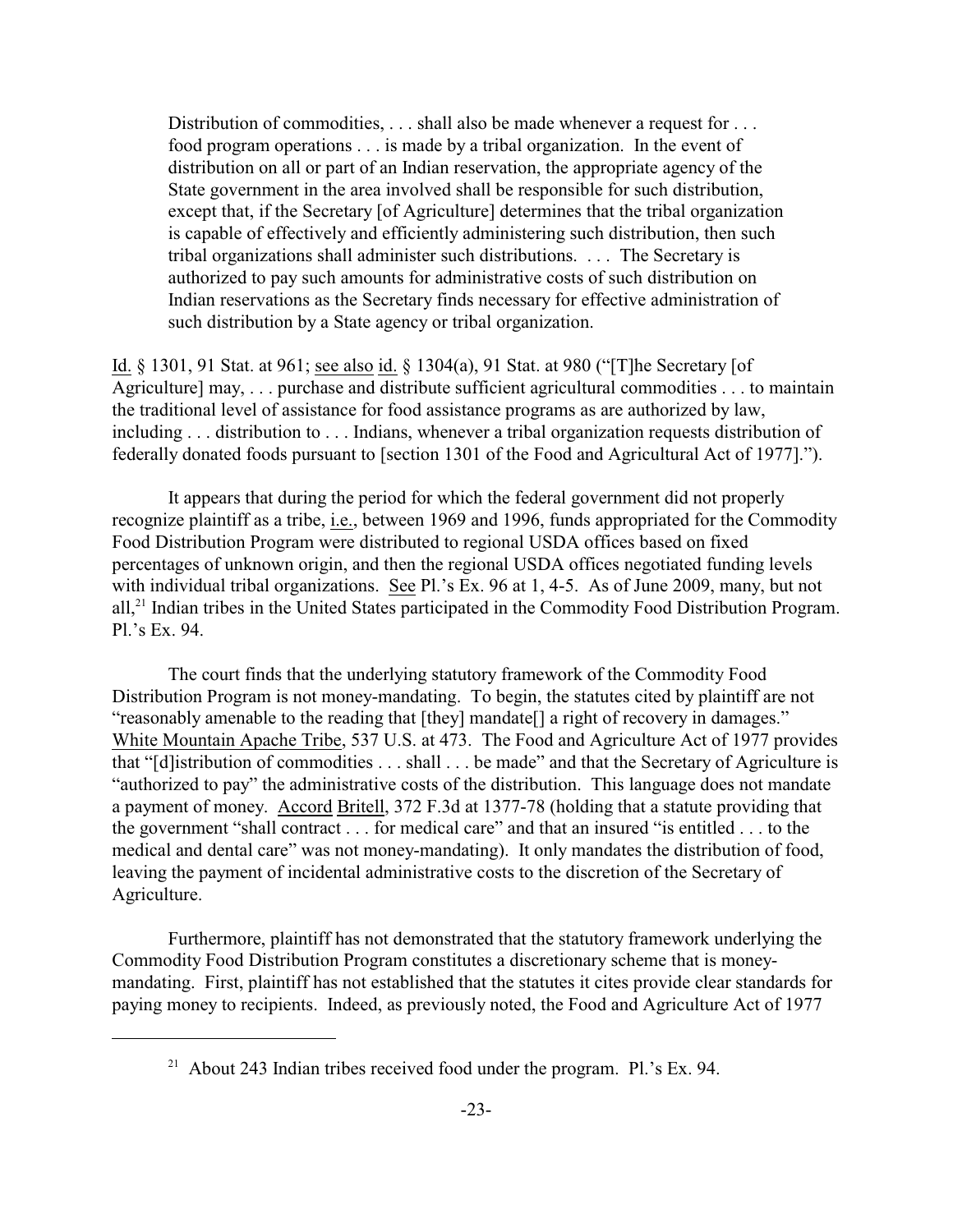primarily speaks in terms of providing commodities, not money, to recipients. The payment of administrative costs only occurs when commodities are distributed, and is at the discretion of the Secretary of Agriculture. Second, the statutes cited by plaintiff do not provide that precise amounts must be paid. Third, the statutes cited by plaintiff do not compel payment on satisfaction of certain conditions. Again, the payment of money is not compelled under the Commodity Food Distribution Program. Thus, there are no relevant conditions. In sum, plaintiff has not established a discretionary scheme that is money-mandating with respect to the Commodity Food Distribution Program.

### **E. Block Grant Programs**

Plaintiff next contends that it was entitled to receive a variety of block grants in the areas of community services, health services, and home energy assistance pursuant to the Omnibus Budget Reconciliation Act of 1981 ("OBRA").<sup>22</sup> Specifically, the block grants authorized by OBRA included: Community Services Block Grants,<sup>23</sup> Preventative Health and Health Services Block Grants,<sup>24</sup> Alcohol and Drug Abuse and Mental Health Services Block Grants,<sup>25</sup> Primary

<sup>24</sup> Plaintiff cites the following statutory provision: OBRA, tit. IX, subtit. A,  $\S$  901, 95 Stat. at 535-43 (amending the Public Health Service Act, ch. 373, 58 Stat. 682 (1944)). The Preventative Health and Health Services Block Grant program is currently codified at 42 U.S.C. §§ 300w to 300w-9.

<sup>25</sup> Plaintiff cites the following statutory provision: OBRA, tit. IX, subtit. A,  $\S$  901, 95 Stat. at 543-52 (amending the Public Health Service Act, 58 Stat. at 682). The Alcohol and Drug Abuse and Mental Health Services Block Grant program–now known as the Mental Health and Substance Abuse Block Grant program–is currently codified at 42 U.S.C. §§ 300x to 300x-66.

<sup>&</sup>lt;sup>22</sup> Pub. L. No. 97-35, 95 Stat. 357. The block grant programs created in OBRA "replace[d] a large number of programs . . . administered by the Federal Government, transfer[red] primary responsibility for their administration to the States, and confer[red] substantial discretion on the States as to the use of the block grant funds." Block Grant Programs, 46 Fed. Reg. 48582, 48582 (Oct. 1, 1981).

<sup>&</sup>lt;sup>23</sup> Plaintiff cites the following statutory provision: OBRA, tit. VI, subtit. B, 95 Stat. at 512-19. The Community Services Block Grant program is currently codified at 42 U.S.C. §§ 9901-9926.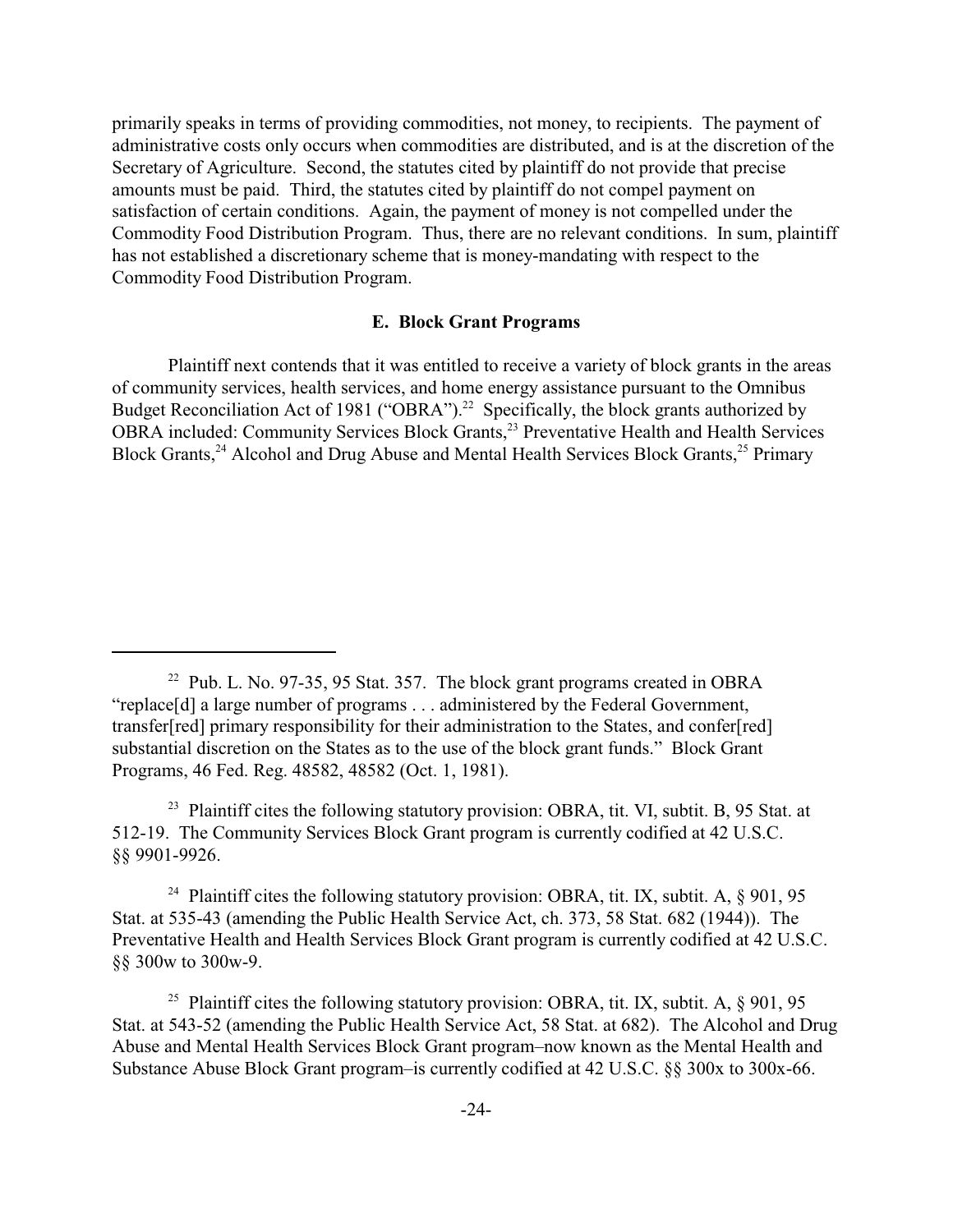Care Health Block Grants,<sup>26</sup> and the Low Income Home Energy Assistance Program.<sup>27</sup> Except as otherwise noted, the statutory provisions describing each of the five block grant programs contained substantially the following language:

(c)(1) If, with respect to any State, the Secretary [of HHS]–,

(A) receives a request from the governing body of an Indian tribe or tribal organization within the State that assistance under this subtitle be made directly to such tribe or organization; and

(B) determines that the members of such tribe or tribal organization would be better served by means of grants made directly to provide benefits under this subtitle;

the Secretary shall reserve from amounts which would otherwise be allotted to such State under this subtitle for the fiscal year the amount determined under paragraph (2).

(2) The Secretary shall reserve for the purpose of paragraph (1) from sums that would otherwise be allotted to such State not less than 100 percent of an amount which bears the same ratio to the State's allotment for the fiscal year involved as the population of all eligible Indians for whom a determination under this paragraph has been made bears to the population of all individuals eligible for assistance under this subtitle in such State.<sup>28</sup>

<sup>27</sup> Plaintiff cites the following statutory provisions: OBRA, tit. XXVI, 95 Stat. at 893-902; Home Energy Assistance Act of 1980, Pub. L. No. 96-223, tit. III, 94 Stat. 229, 288-99, repealed by OBRA, tit. XXVI, § 2611, 95 Stat. at 902. The Low Income Home Energy Assistance Program was formerly codified at 42 U.S.C. §§ 8601-8612 and is now codified at 42 U.S.C. §§ 8621-8630.

 $28$  For the three health-related block grants, this paragraph contains language substantively identical to the following:

(2) The Secretary shall reserve for the purpose of paragraph (1) from amounts that would otherwise be allotted to such State under subsection (a) an amount equal to the amount which bears the same ratio to the State's allotment for the fiscal year involved as the total amount provided or allotted for fiscal year 1981

<sup>&</sup>lt;sup>26</sup> Plaintiff cites the following statutory provisions: OBRA, tit. IX, subtit. A,  $\S$  901, 95 Stat. at 552-59 (amending the Public Health Service Act, 58 Stat. at 682), repealed by Health Services Amendments Act of 1986, Pub. L. No. 99-280, § 5, 100 Stat. 399, 400. The Primary Care Health Block Grant program was formerly codified at 42 U.S.C. §§ 300y to 300y-11.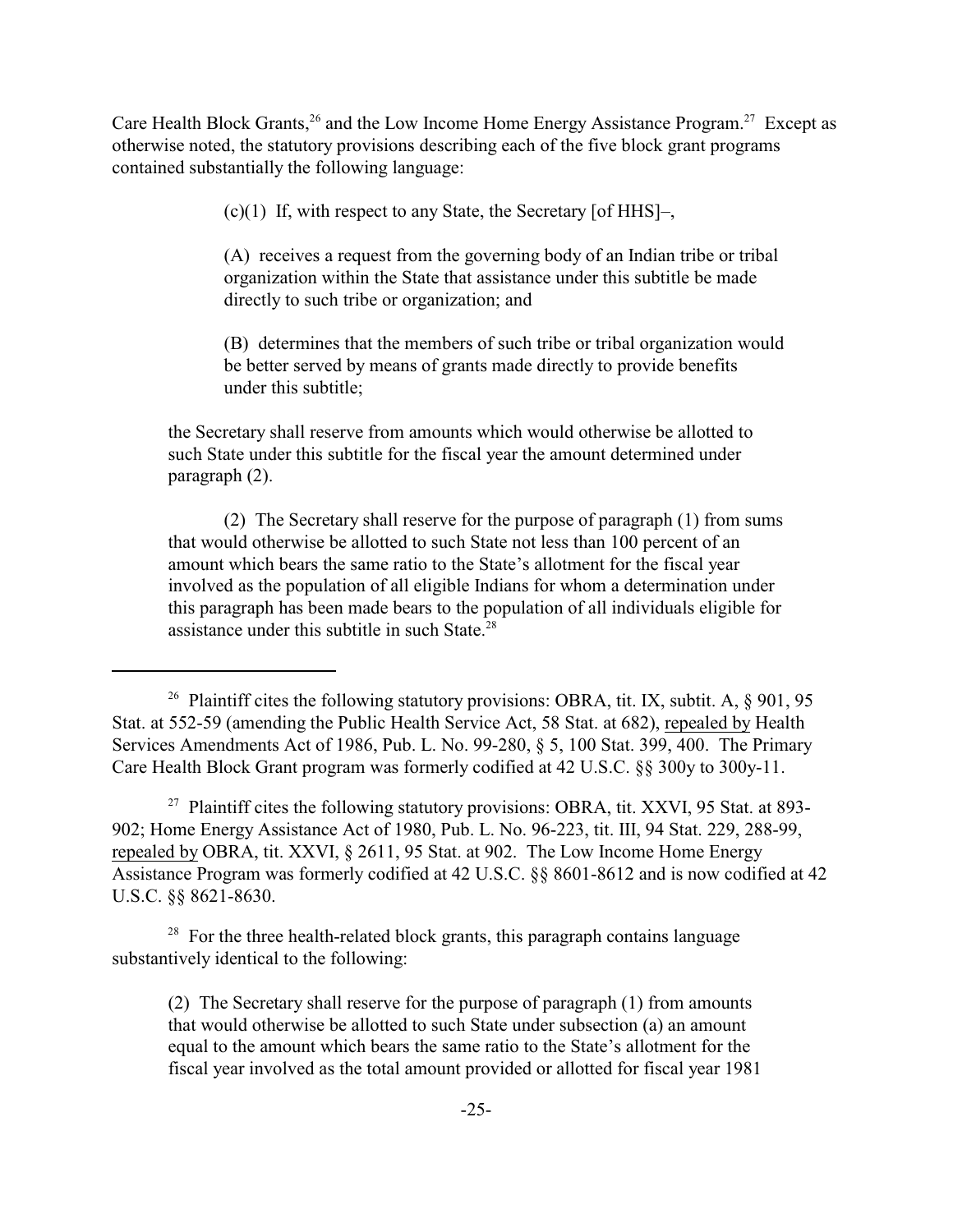(3) The sums reserved by the Secretary on the basis of a determination under this subsection shall be granted to the Indian tribe or tribal organization serving the individuals for whom such a determination has been made.<sup>29</sup>

(4) In order for an Indian tribe or tribal organization to be eligible for an award for a fiscal year under this subsection, it shall submit to the Secretary a plan for such fiscal year which meets such criteria as the Secretary may prescribe by regulation. $30$ 

(5) The terms "Indian tribe" and "tribal organization" mean those tribes, bands, or other organized groups of Indians recognized in the State in which they reside or considered by the Secretary of the Interior to be an Indian tribe or an Indian organization for any purpose. $31$ 

OBRA, § 901, 95 Stat. at 536; accord id. § 901, 95 Stat. at 544, 553. For the Low Income Home Energy Assistance Program, this paragraph reads:

(2) The amount determined under this paragraph for a fiscal year is the amount which bears the same ratio to the amount which would (but for this subsection) be allotted to such State under this title for such fiscal year . . . as the number of Indian households described in subparagraphs  $(A)$  and  $(B)$  of section 2605(b)(2) in such State with respect to which a determination under this subsection is made bears to the number of all households described in subparagraphs (A) and (B) of section  $2605(b)(2)$  in such State.

Id. § 2604(d)(2), 95 Stat. at 895.

 $29$  For the Low Income Home Energy Assistance Program, an additional sentence was included in this paragraph, which provided that in situations where "there is no tribal organization serving an individual" eligible for funds, the funds will be provided to "such other entity as the Secretary determines has the capacity to provide assistance pursuant to" the program. See OBRA, § 2604(d)(3), 95 Stat. at 895.

 $30$  This paragraph is not included in the statutory provision describing the Primary Care Block Grant program. See OBRA, § 901, 95 Stat. at 553

 $31$  For the health-related block grant programs, the definitions of "Indian tribe" and "tribal organization" are instead derived from sections 4(b) and 4(c) of the Indian Self-

by the Secretary to such tribe or tribal organization under the provisions of law referred to in subsection (a) bore to the total amount provided or allotted for such fiscal year by the Secretary to the State and entities (including Indian tribes and tribal organizations) in the State under such provisions of law.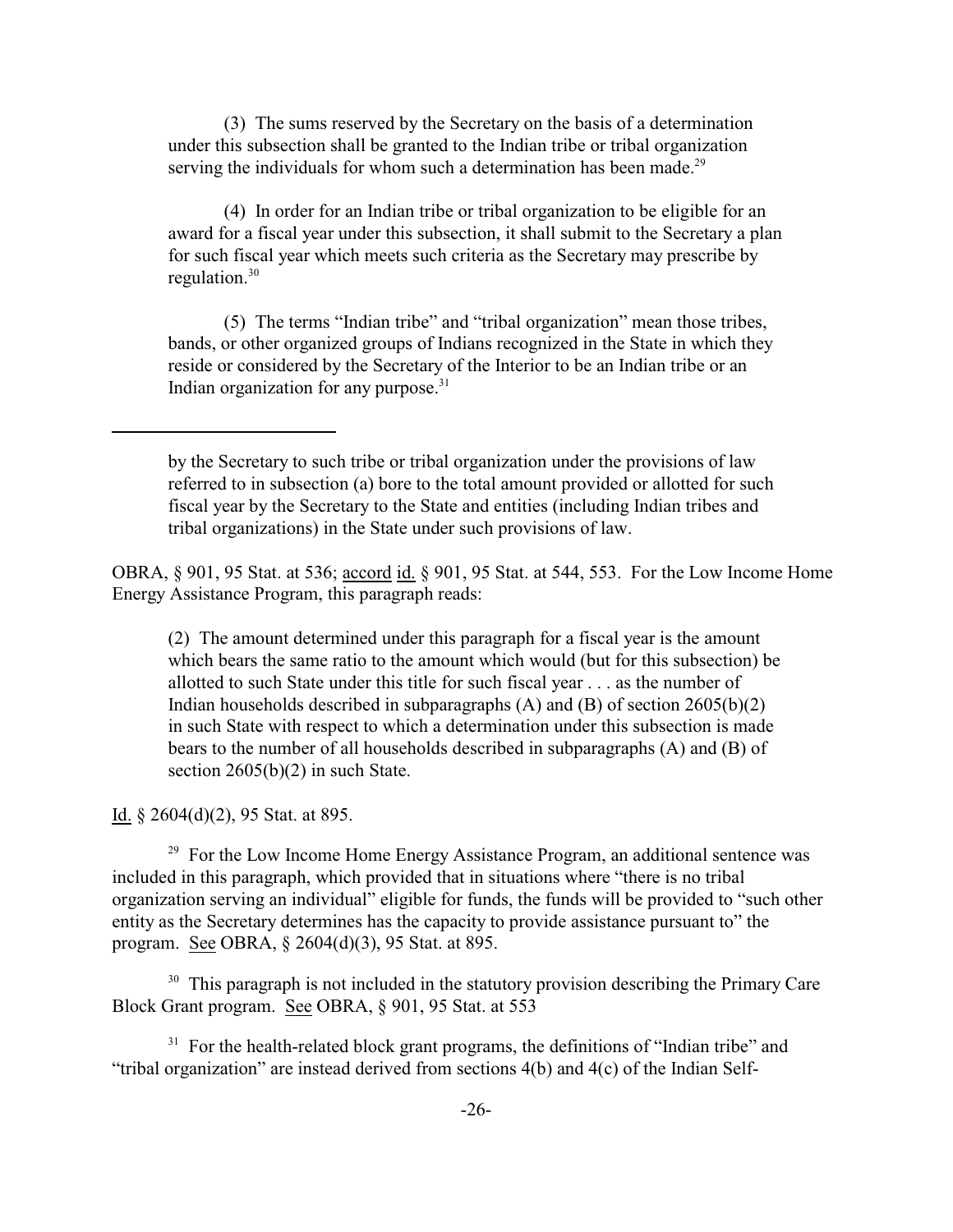OBRA, § 674, 95 Stat. at 512-13 (footnotes added); accord id. at §§ 901, 2604, 95 Stat. at 536, 544, 553, 895-96. The regulations implementing the block grant programs contained the determination required by OBRA:

The Secretary has determined that Indian tribes and tribal organizations would be better served by means of grants provided directly by the Secretary to such tribes and organizations out of the State's allotment of block grant funds than if the State were awarded its entire allotment. Accordingly, where provided for by statute, the Secretary will, upon request of an eligible Indian tribe or tribal organization, reserve a portion of a State's allotment and, upon receipt of the complete application and related submission that meets statutory requirements, grant it directly to the tribe or organization.

## 45 C.F.R. § 96.41(a) (1982).

The court has previously held that the statutes and regulations comprising the OBRA block grant programs are not money-mandating sources of jurisdiction due to the programs' status as federal grant-in-aid programs. Accordingly, the court need not further analyze whether the underlying legal framework of the OBRA block grant programs is expressly moneymandating or constitutes a discretionary scheme that is money-mandating.

## **F. Employment and Training Programs**

Plaintiff next asserts that, beginning in 1973, it was eligible to receive federal employment and training assistance.<sup>32</sup> Congress enacted the Comprehensive Employment and Training Act of 1973 "to provide job training and employment opportunities for economically disadvantaged, unemployed, and underemployed persons, and to assure that training and other services lead to maximum employment opportunities and enhance self-sufficiency by

Determination and Education Assistance Act. OBRA, § 901, 95 Stat. at 536, 544, 553. In addition, this paragraph is not included at all in the statutory provision describing the Low Income Home Energy Assistance Program. See id. § 2604, 95 Stat. at 896.

 $32$  Plaintiff cites the following statutory provisions: Job Partnership Act, Pub. L. No. 97-300, § 401, 96 Stat. 1322, 1368-69 (1982); Comprehensive Employment and Training Act of 1973, Pub. L. No. 93-203, §§ 204(a)(2), 302, 87 Stat. 839, 850, 858-59, amended by Youth Employment and Demonstration Projects Act of 1977, Pub. L. No. 95-93, § 303, 91 Stat. 627, 650, and Comprehensive Employment and Training Act Amendments of 1978, Pub. L. No. 95- 524, § 2, 92 Stat. 1909, 1962-63. The Job Partnership Act repealed the Comprehensive Employment and Training Act of 1973. § 184(a)(1), 96 Stat. at 1358. The funding provided by the Comprehensive Employment and Training Act of 1973 and the Job Partnership Act was and is considered to be block grants. See GAO Block Grant Report, supra, at 3, 22 & n.14, 23.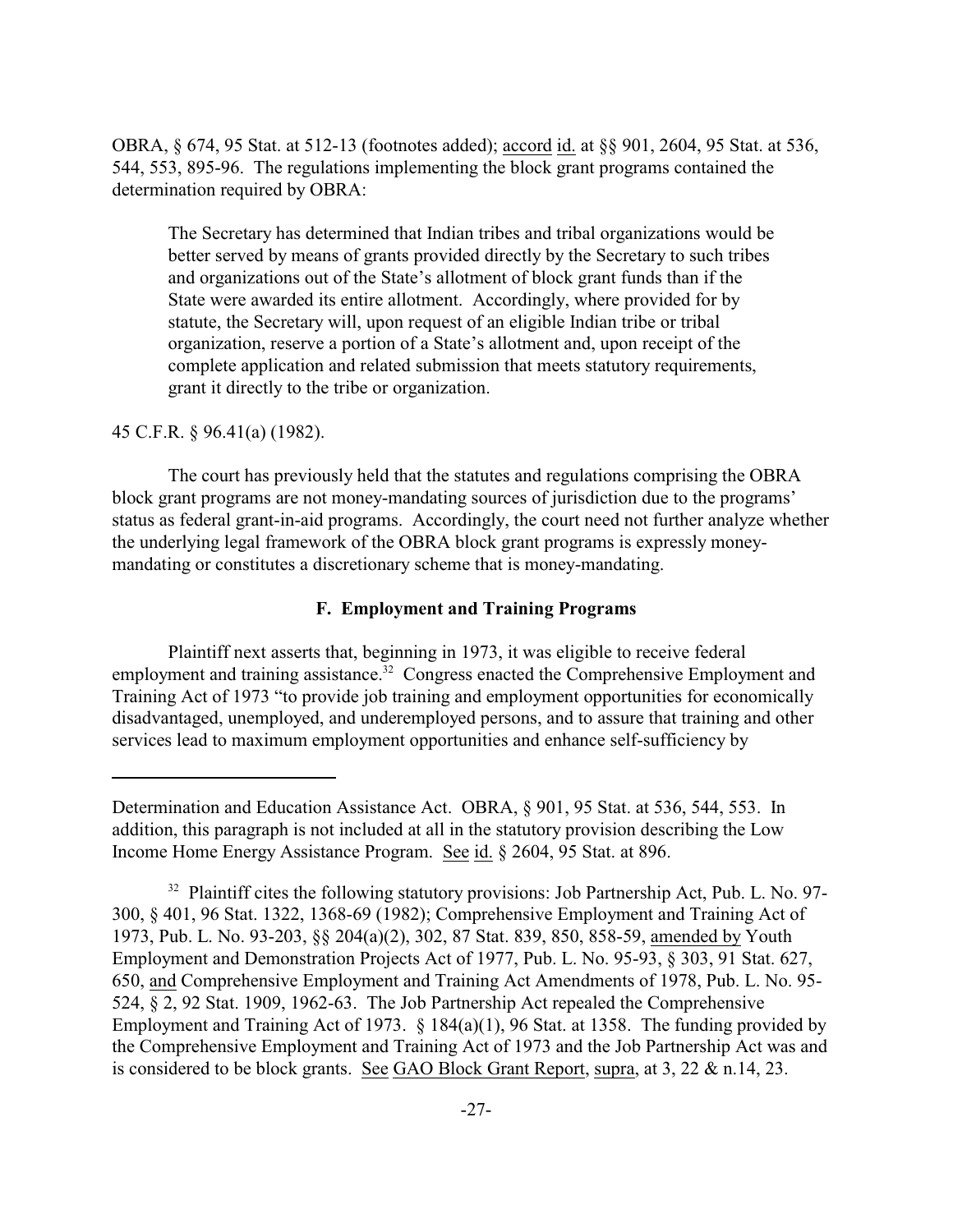establishing a flexible and decentralized system of Federal, State, and local programs." § 2, 87 Stat. at 839. Thus, under title II of the Act, states, units of local government, and "Indian tribes on Federal or State reservations and which include areas of substantial unemployment" were eligible to apply for financial assistance for transitional employment and related training and manpower services. Id. § 204(a), 87 Stat. at 850. Congress also found, in title III of the Act, that certain target populations deserved additional manpower services due to their "particular disadvantages in the labor market." Id.  $\S 301(a)$ , 87 Stat. at 857. One such target population was members of Indian communities, who Congress found to be seriously economically disadvantaged. Id. § 302(a), 87 Stat. at 858. Thus, "because of the special relationship between the Federal Government and most of those to be served by [the additional programs] . . . [,] such programs shall be available to federally recognized Indian tribes . . . ." Id. § 302(b), 87 Stat. at 858. An Indian tribe was permitted to provide manpower services directly if the Secretary of the United States Department of Labor ("Secretary of Labor") determined that it was possible for the tribe to provide the services and that the tribe "demonstrated the capability to effectively administer a comprehensive manpower program . . . ." Id.  $\S 302(c)(1)$ , 87 Stat. at 858. Further, the tribe was required to submit "a comprehensive plan" to the Secretary of Labor. Id. However, the Secretary of Labor was free to "determine<sup>[]</sup> not to utilize Indian tribes . . . ." Id. § 302(d), 87 Stat. at 858.

Funds appropriated under title II of the Comprehensive Employment and Training Act of 1973 were allocated as follows:

(a) Eighty per centum of funds available for any fiscal year under this title shall be allocated among eligible applicants in accordance with the number of unemployed residing in areas of substantial unemployment within the jurisdiction of the applicant compared to the number of unemployed residing in all such areas.

(b) The remainder may be distributed by the Secretary [of Labor] in his discretion taking into account the severity of unemployment within such areas.

Id. § 202, 87 Stat. at 850. Funds appropriated under title III were allocated according to the following formula: "25 percent of the Title III allocation is based on the number of unemployed in the area, and 75 percent is based on the number of low-income persons in the area." Native American Grantees Under Section 302 of the Comprehensive Employment and Training Act, 44 Fed. Reg. 66088, 66089 (Nov. 16, 1979).

Although Congress repealed the Comprehensive Employment and Training Act of 1973 in 1982, it retained the program designed to provide Indian tribes with the additional manpower services described in title III of that Act.<sup>33</sup> See Job Partnership Act, §§ 184(a)(1), 401, 96 Stat. at

<sup>&</sup>lt;sup>33</sup> The Job Partnership Act also provided funding to Indian tribes for summer youth employment and training programs. §§ 251-254, 96 Stat. at 1364. Plaintiff does not make a claim for these program benefits.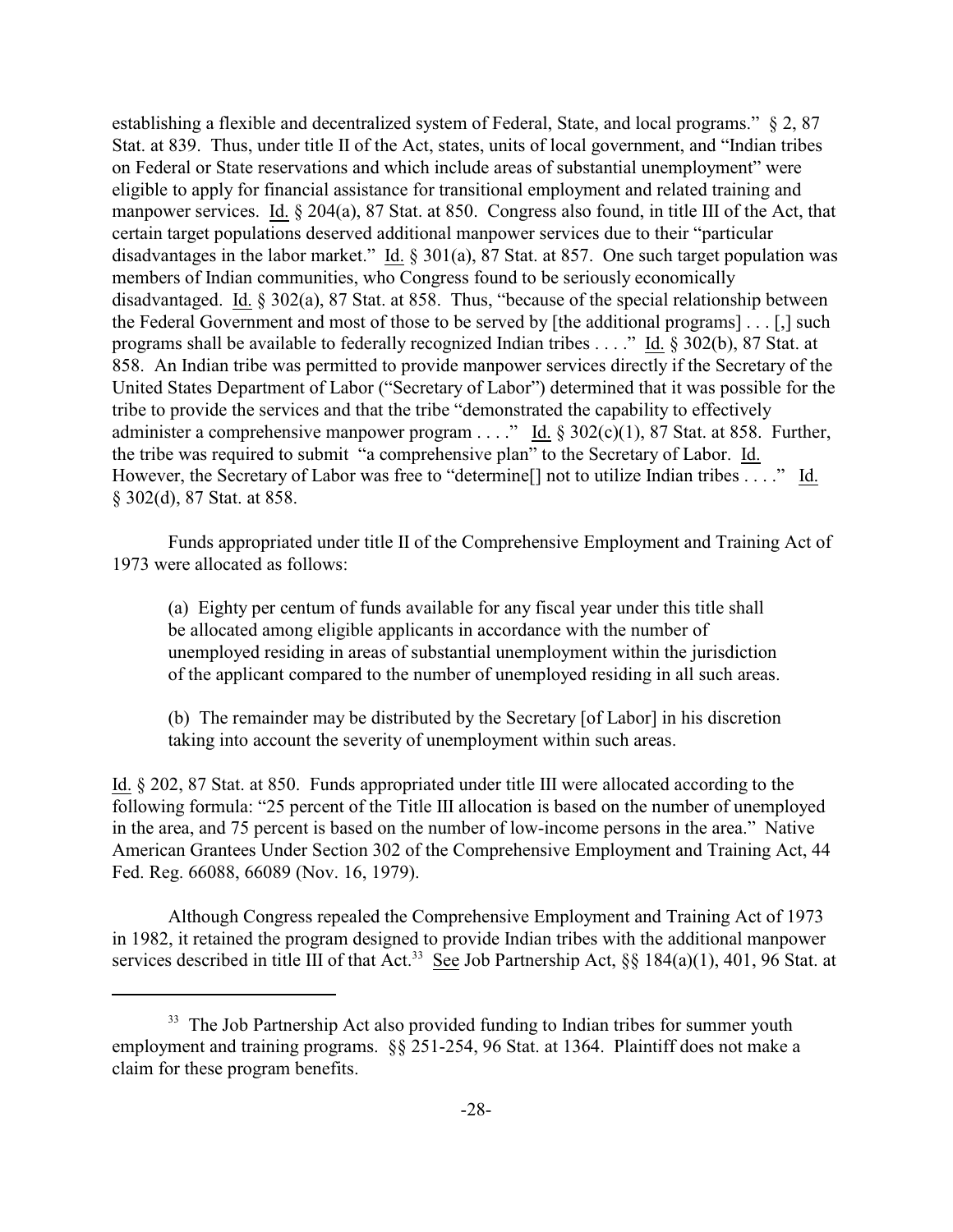1358, 1368-69. The retained program, located in title IV of the Job Partnership Act, expanded the available programs to include all training and employment services, but was described using language substantially similar to that contained in the Comprehensive Employment and Training Act of 1973. See id. § 401, 96 Stat. at 1368-69. In addition, the regulations implementing the Job Partnership Act contained a slightly altered formula for allocating program funds: "The formula for allocating Title IV, Section 401 funds provides that 25 percent of the funding will be based on the number of unemployed Native Americans in the grantee's area, and 75 percent will be based on the number of poverty-level Native Americans in the grantee's area." Proposed Total Allocation Formulas, 51 Fed. Reg. 44132, 44133 (Dec. 8, 1986).

The court has previously held that the statutes and regulations constituting the employment and training programs are not money-mandating sources of jurisdiction due to the programs' status as federal grant-in-aid programs. However, even if the employment and training programs were not federal grant programs, or if grant programs were not categorically excluded from having money-mandating status, the court could not find that the underlying legal framework of the programs is money-mandating. As an initial matter, the statutes and regulations cited by plaintiff are not "reasonably amenable to the reading that [they] mandate[] a right of recovery in damages." White Mountain Apache Tribe, 537 U.S. at 473. The only mandatory language in the statutes provides that the additional manpower programs "shall be available to federally recognized Indian tribes," which in no way mandates the payment of money. Accord Britell, 372 F.3d at 1377-78 (holding that a statute providing that the government "shall contract . . . for medical care" and that an insured "is entitled . . . to the medical and dental care" was not money-mandating). And, the applicable regulations contain no mandatory language at all.

In addition, plaintiff has not established that the legal framework underlying the employment and training programs constitutes a discretionary scheme that is money-mandating. First, plaintiff has not shown that the statutes and regulations it cites provide clear standards for paying money to recipients. Funds for the employment and training programs do not necessarily have to be disbursed to Indian tribes, and the statutes and regulations do not indicate when, if at all, the Secretary of Labor is required to disburse funds to tribes. Second, the statutes and regulations cited by plaintiff do not provide that precise amounts must be paid. Third, the statutes and regulations cited by plaintiff do not compel payment on satisfaction of certain conditions. Prior to the disbursement of funds directly to Indian tribes for the provision of employment and training programs, the Secretary of Labor is required to determine that it is possible for a tribe to provide the programs and that the tribe is capable of administering a comprehensive program, and the tribe is required to submit a comprehensive plan for providing the services. It is entirely conceivable that although a tribe might want to administer a program, the Secretary of Labor could conclude, for whatever reason, that it is not possible for the tribe to do so. Thus, a determination of whether a tribe should receive funding to provide employment and training programs is wholly within the discretion of the Secretary of Labor. In sum, plaintiff has not demonstrated a discretionary scheme that is money-mandating with respect to employment and training programs.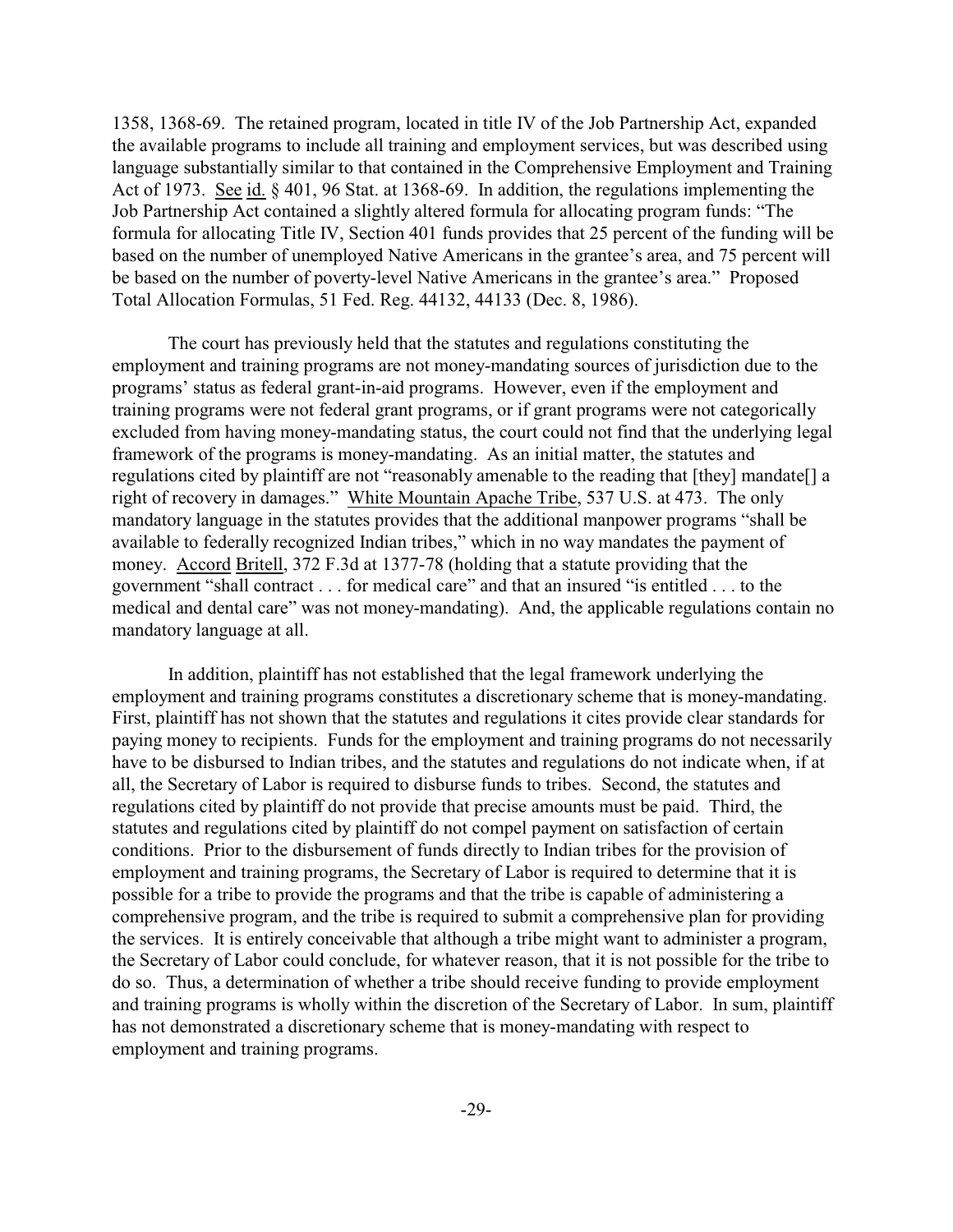## **G. Department of the Interior Appropriations Acts**

Finally, plaintiff contends that it received programs, services, and benefits via all of the annual appropriations acts for the period covering 1969 through 1996 pertaining to Department of the Interior and related agencies.<sup>34</sup> However, plaintiff fails to point to any language beyond what the court has previously addressed that could be construed as money-mandating. See supra Part III.C.2 (discussing the following language: "For . . . construction, repair, and improvement of Indian housing, \$78,920,000, to remain available until expended[.]"). Further, "[t]he allocation of funds from a lump-sum appropriation is another administrative decision traditionally regarded as committed to agency discretion." Lincoln v. Vigil, 508 U.S. 182, 192 (1993). Indeed, "a fundamental principle of appropriations law is that where 'Congress merely appropriates lump-sum amounts without statutorily restricting what can be done with those funds, a clear inference arises that it does not intend to impose legally binding restrictions . . . on' the agency." Id. (quoting LTV Aerospace Corp., 55 Comp. Gen. 307, 319 (1975)); see also id. at 193 (noting that "Congress may always circumscribe agency discretion to allocate resources by putting restrictions in the operative statutes (though not . . . just in the legislative history)"). Accordingly, without more specific allegations as to which provisions of these appropriations acts are money-mandating, either in plaintiff's second amended complaint or its opposition to defendant's renewed motion to dismiss, the court declines to find the appropriations acts to be money-mandating sources of jurisdiction.

 $34$  Plaintiff cites, in addition to those already mentioned, see supra note 16, the following appropriations acts: Act of Dec. 30, 1982, Pub. L. No. 97-394, 96 Stat. 1966 (Fiscal Year 1983); Act of Dec. 23, 1981, Pub. L. No. 97-100, 95 Stat. 1391 (Fiscal Year 1982); Act of Dec. 12, 1980, Pub. L. No. 96-514, 94 Stat. 2957 (Fiscal Year 1981); Act of Nov. 27, 1979, Pub. L. No. 96-126, 93 Stat. 954 (Fiscal Year 1980); Act of Oct. 17, 1978, Pub. L. No. 95-465, 92 Stat. 1279 (Fiscal Year 1979); Act of July 26, 1977, Pub. L. No. 95-74, 91 Stat. 285 (Fiscal Year 1978); Department of the Interior and Related Agencies Appropriation Act, 1977, Pub. L. No. 94-373, 90 Stat. 1043 (1976); Department of the Interior and Related Agencies Appropriation Act, 1976, Pub. L. No. 94-165, 89 Stat. 977 (1975); Department of the Interior and Related Agencies Appropriation Act, 1975, Pub. L. No. 93-404, 88 Stat. 803 (1974); Department of the Interior and Related Agencies Appropriation Act, 1974, Pub. L. No. 93-120, 87 Stat. 429 (1973); Department of the Interior and Related Agencies Appropriation Act, 1973, Pub. L. No. 92-369, 86 Stat. 508 (1972); Department of the Interior and Related Agencies Appropriation Act, 1972, Pub. L. No. 92-76, 85 Stat. 229, 230 (1971); Department of the Interior and Related Agencies Appropriation Act, 1971, Pub. L. No. 91-361, 84 Stat. 669, 670 (1970); Department of the Interior and Related Agencies Appropriation Act, 1970, Pub. L. No. 91-98, 83 Stat. 147, 148 (1969); Department of the Interior and Related Agencies Appropriation Act, 1969, Pub. L. No. 90-425, 82 Stat. 425, 427 (1968).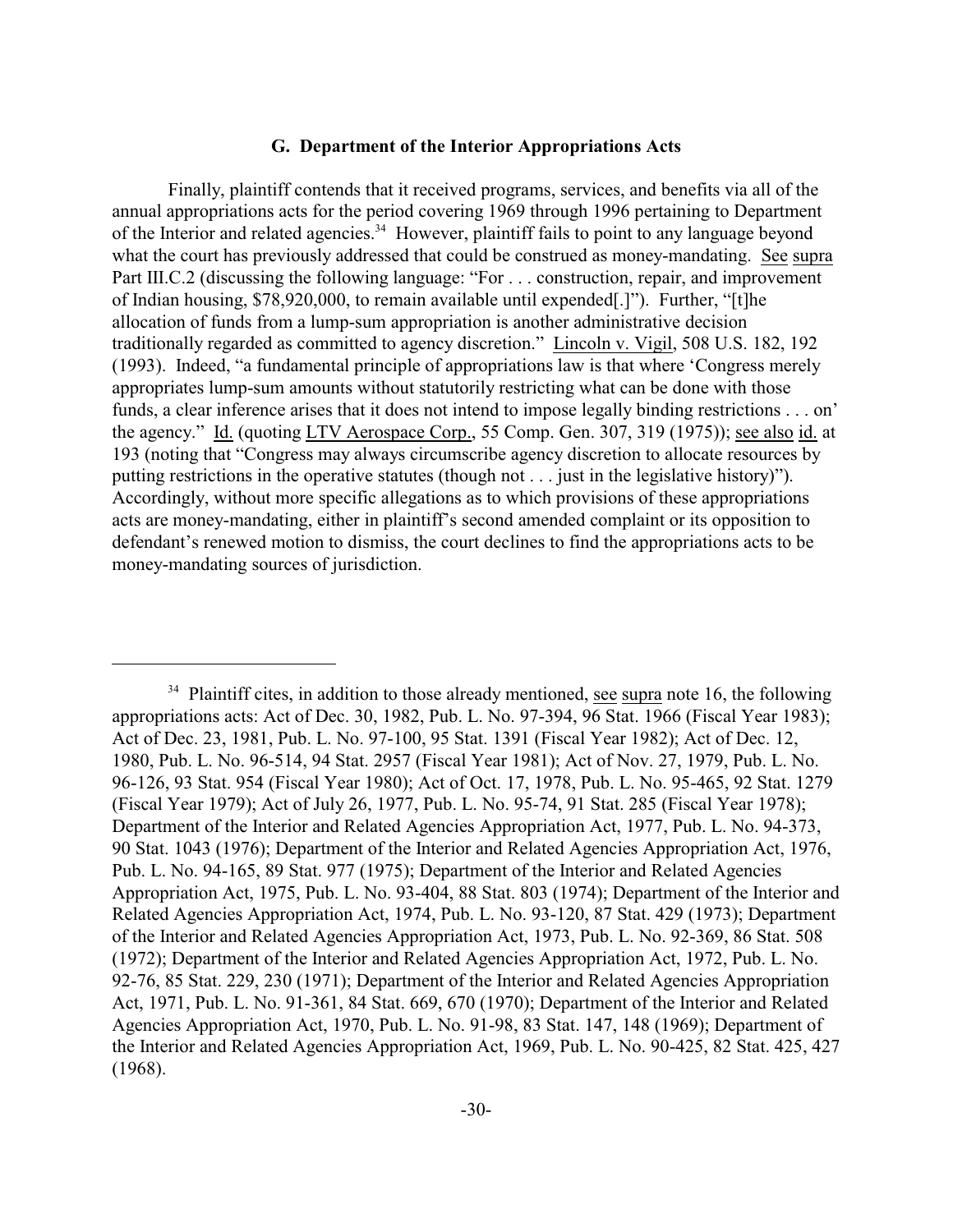#### **H. Conclusion**

To summarize, the court lacks jurisdiction to consider allegations concerning federal grant programs, including the qualifying Housing Act programs, the Housing Improvement Program, the WIC Program, the OBRA block grant programs, and the employment and training programs. Moreover, even if the court possessed jurisdiction over federal grant-in-aid programs, the legal frameworks underlying the Housing Act grants, the Housing Improvement Program, and the employment and training programs are not otherwise money-mandating. Further, the court does not possess jurisdiction over the nongrant portions of the Housing Act or the Commodity Food Distribution Program. Thus, the court has found that it possesses jurisdiction to entertain plaintiff's first claim for relief only with respect to the Federal Revenue Sharing program. However, by operation of the Antideficiency Act, plaintiff's Federal Revenue Sharing program allegations are moot. Accordingly, the court must dismiss the entirety of plaintiff's first claim for relief.

## **IV. PLAINTIFF'S SECOND CLAIM FOR RELIEF**

In its second claim for relief, plaintiff seeks damages for the government's failure to properly treat it as a federally recognized Indian tribe, alleging that the statutes and regulations underlying the cited programs, services, and benefits, taken together, constitute a moneymandating network conferring jurisdiction on the Court of Federal Claims. The court previously considered this argument with respect to plaintiffs' TPA system and IHS funding process allegations, concluding that a network of statutes and regulations "could create a moneymandating source of jurisdiction in the Court of Federal Claims," but only if the network described "a fiduciary relationship between the government and Indian tribes" that was more than just a bare or general trust relationship. Samish III, 82 Fed. Cl. at 65-66 (citing Navajo Nation, 537 U.S. at 508; White Mountain Apache Tribe, 537 U.S. at 474; Mitchell II, 463 U.S. at 224, 226; Mitchell I, 445 U.S. at 542). In its opposition to defendant's renewed motion to dismiss, plaintiff requests that the court revisit this holding, arguing that (1) "federal recognition imposes a duty to provide services and benefits to a tribe" that can only be terminated by Congress, which did not occur in plaintiff's case; (2) there is "a strong legal, historical and moral foundation" underlying "the federal responsibility to provide assistance to tribes"; and (3) it would be denied equal protection if it was deprived of the funding available to all other Indian tribes between 1969 and 1996. Opp'n 37-39.

While the court is sympathetic to plaintiff's plight, it must decline plaintiff's request. Plaintiff supplied no authority that supports the proposition that its network theory provides the basis for jurisdiction in the absence of a fiduciary relationship between the Indian tribe and the federal government. Indeed, plaintiff admits that "the court decisions to date which have addressed money-mandating networks have done so in the context where the government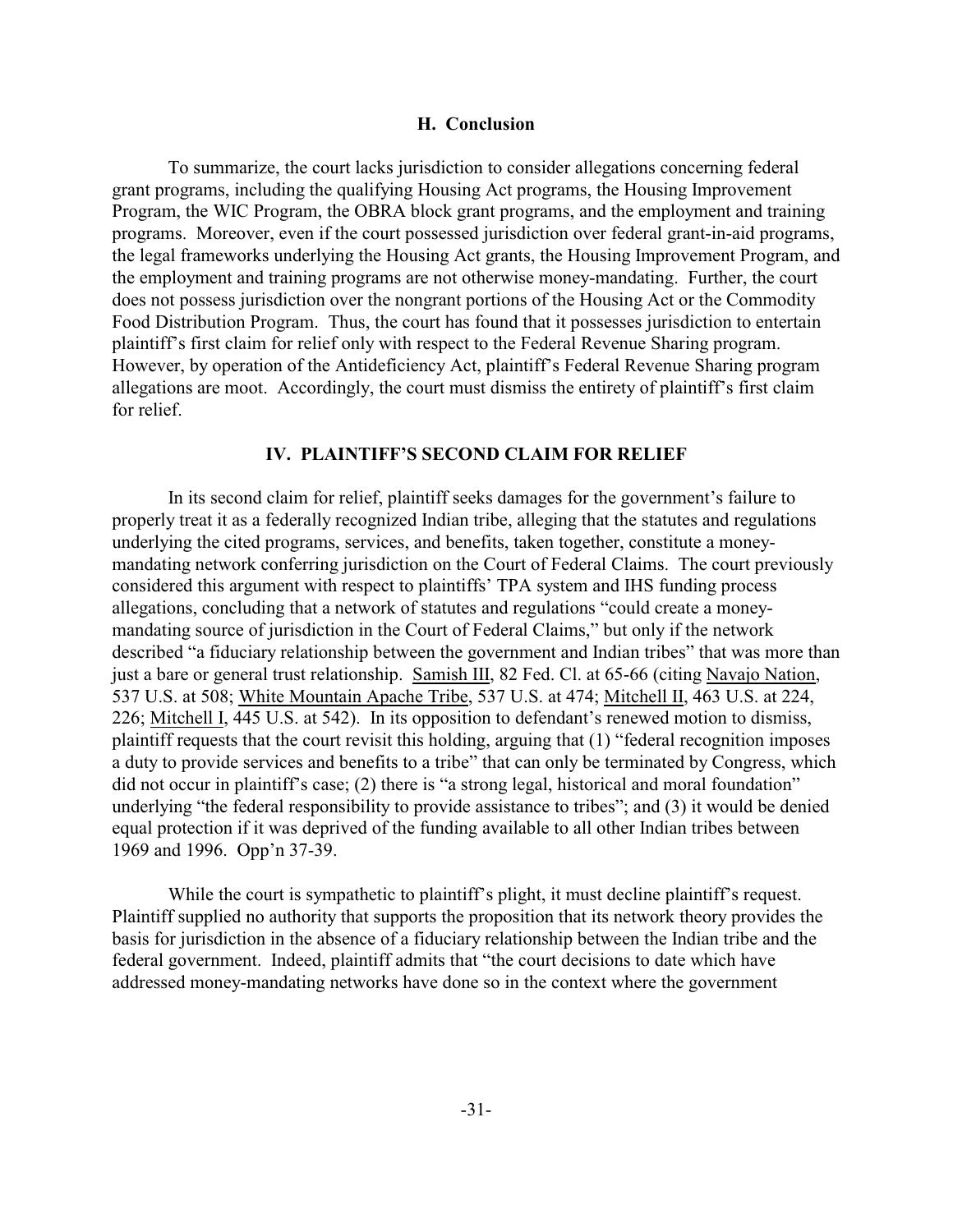assumed responsibility for and control over a trust asset." Id. at 37. The court is unwilling to depart from this well-established Supreme Court precedent.<sup>35</sup>

Applying that precedent, it is clear that plaintiff's network argument must fail. As noted previously, the elements of a qualifying fiduciary relationship are: (1) express statutory and regulatory language supporting the existence of a fiduciary relationship and (2) such elaborate or comprehensive government control over Indian property as to constitute a common-law trust. Plaintiff has not alleged that any of the statutes or regulations underlying any of the programs, services, or benefits described in its second amended complaint contain anything more than limited or bare trust language, and the court did not encounter more expansive language when reading the cited statutes and regulations. Moreover, plaintiff has not alleged the existence of a common-law trust, i.e., the existence of a trustee, one or more beneficiaries, and trust property.<sup>36</sup> See Restatement (Third) of Trusts § 2, cmt. f (2003). Indeed, a common-law trust does not exist here. The only "property" at issue are the funds that plaintiff might have received if it was treated as a federally recognized Indian tribe between 1969 and 1996, but such funds are not trust property. See Quick Bear v. Leupp, 210 U.S. 50, 77 (1908) (distinguishing between "gratuitous appropriation of public moneys" that belong to the government and "moneys which belong to the Indians and which is administered for them by the government"). And, because plaintiff has not shown the existence of trust property, there necessarily can be no trustee to manage the trust property or beneficiary for whom the trust property is managed. Accordingly, plaintiff has failed to demonstrate a qualifying fiduciary relationship to support its network theory of jurisdiction. The court must dismiss plaintiff's second claim for relief.

## **V. CONCLUSION**

It is readily apparent that the federal government's failure to treat plaintiff as a recognized Indian tribe between 1969 and 1996 deprived plaintiff of many of the federal benefits enjoyed by

 $35$  As an aside, the court notes that plaintiff's equal protection argument lacks merit. Plaintiff correctly cites Gentry v. United States, 546 F.2d 343 (Ct. Cl. 1976), in support of the proposition that "violations of equal protection can be a proper component of money-mandating claims–where implementation of a federal statute that provides for the payment of money implicates equal protection." Opp'n 39. However, there would be no occasion to adjudicate a constitutional question in the absence of a money-mandating statute. Plaintiff has turned the proposition enunciated in Gentry on its head by attempting to use an equal protection argument to create a money-mandating source of jurisdiction. There is no support in the case law for such an approach.

 $36$  In fact, in its response in opposition to defendant's prior motion to dismiss, plaintiff conceded that this case did not involve trust property. Samish III, 82 Fed. Cl. at 68.